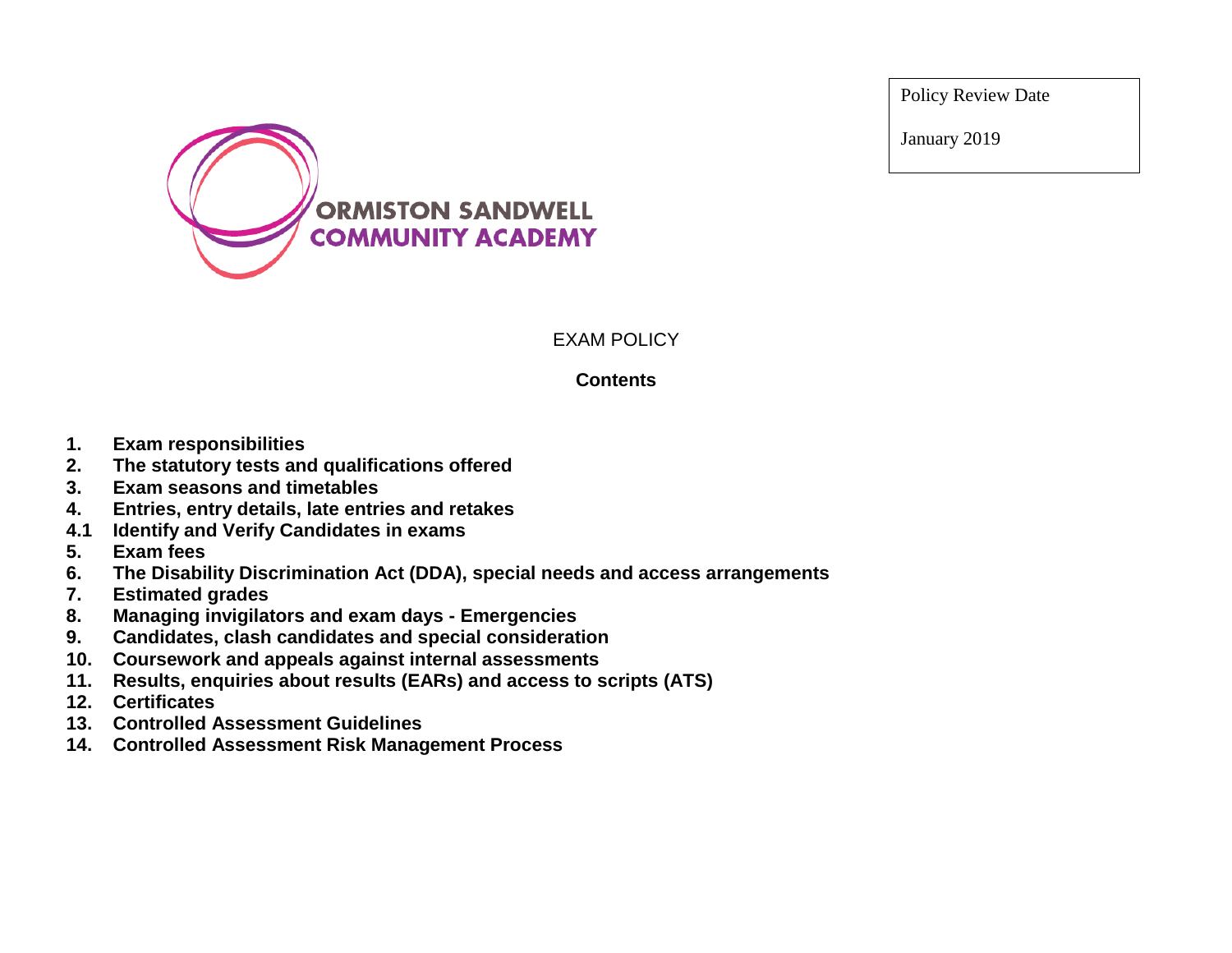The purpose of this exam policy is:

- To ensure the planning and management of exams is conducted efficiently and in the best interest of candidates.
- To ensure the operation of an efficient exam system, with clear guidelines for all relevant staff.

It is the responsibility of everyone involved in the Centre's exam processes to read, understand and implement this policy.

This exam policy will be reviewed annually.

This exam policy will be reviewed by the Vice Principal (Data and Standards), Senior Leadership Team, exams officer and the governors.

### **1. Exam responsibilities**

Head of Centre

Overall responsibility for the school as an exam Centre:

- Advises on appeals and re-marks.
- The head of centre is responsible for reporting all suspicions or actual incidents of malpractice. Refer to the JCQ document *Suspected malpractice in examinations and assessments*.

Exams officer

Manages the administration of public and internal exams and analysis of exam results:

- Advises the senior leadership team, subject and class tutors and other relevant support staff on annual exam timetables and application procedures as set by the various exam boards.
- Oversees the production and distribution to staff, governors and candidates of an annual calendar for all exams in which candidates will be involved and communicates regularly with staff concerning imminent deadlines and events.
- Ensures that candidates and their parents are informed of and understand those aspects of the exam timetable that will affect them.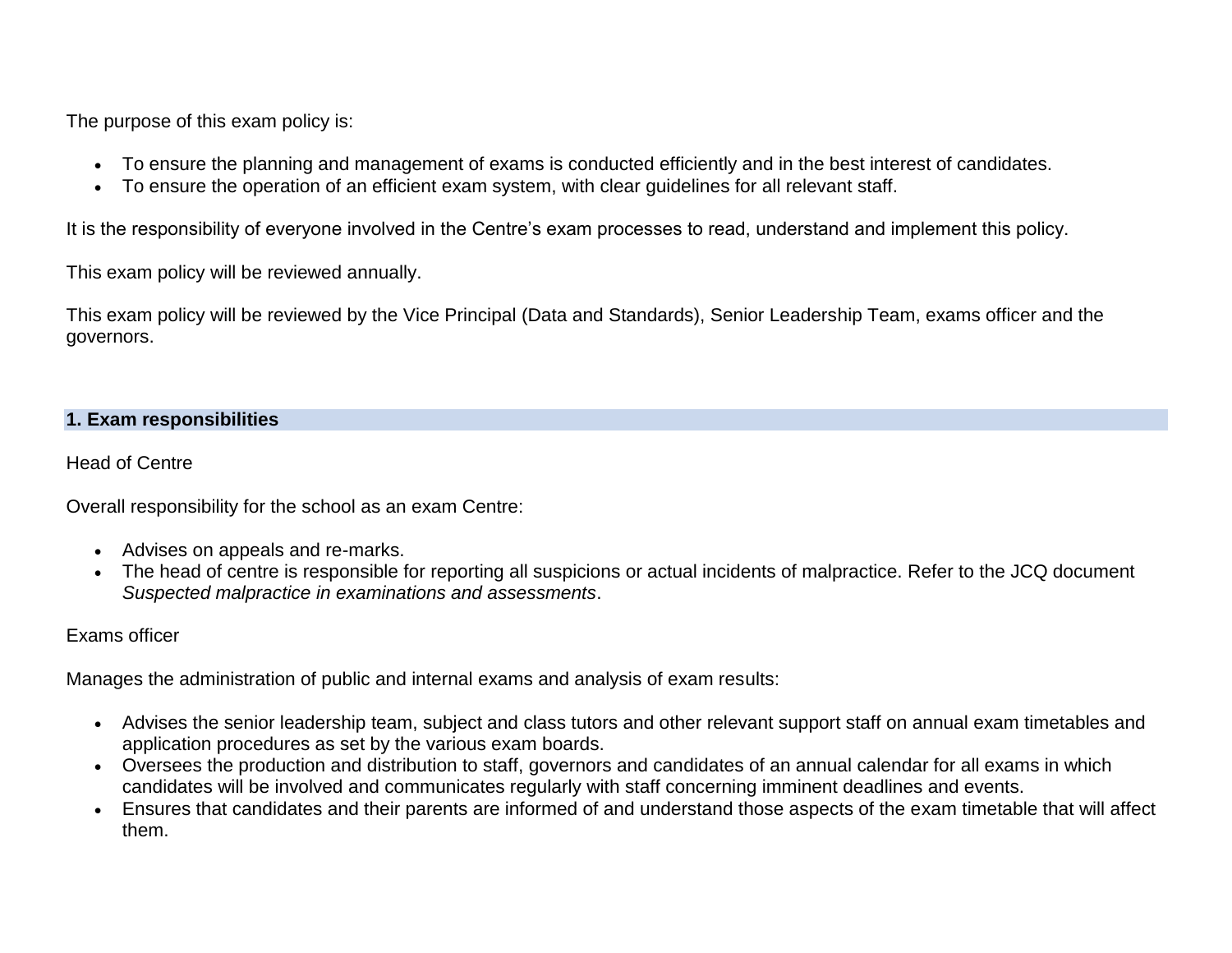- Consults with teaching staff to ensure that necessary coursework/controlled assessment are completed on time and in accordance with JCQ guidelines.
- Provides and confirms detailed data on estimated entries.
- Receives, checks and stores securely all exam papers and completed scripts.
- Administers access arrangements and makes applications for special consideration using the JCQ *Access arrangements and special considerations regulations* and *Guidance relating to candidates who are eligible for adjustments in examinations.*
- Identifies and manages exam timetable clashes.
- Accounts for income and expenditures relating to all exam costs/charges.
- Line manages the senior exams invigilator in organising the recruitment, training and monitoring of a team of exams invigilators responsible for the conduct of exams.
- Prepares and presents reports to the SLT showing results achieved in relation to expected grades and comparable data for previous years, indicating where future procedural improvements might be made.
- Submits candidates' coursework/controlled assessment marks, tracks despatch and stores returned coursework/controlled assessment and any other material required by the appropriate awarding bodies correctly and on schedule.
- Arranges for dissemination of exam results and certificates to candidates and forwards, in consultation with the SLT, any appeals/re-mark requests.
- Maintains systems and processes to support the timely entry of candidates for their exams.

## Deputy head

- Organisation of teaching and learning.
- External validation of courses followed at key stage 4.

## Heads of department

- Guidance and pastoral oversight of candidates who are unsure about exam entries or amendments to entries.
- Involvement in post-results procedures.
- Accurate completion of coursework mark sheets and declaration sheets.
- Accurate completion of entry and all other mark sheets and adherence to deadlines as set by the exams officer.

## Head of careers

Guidance and careers information.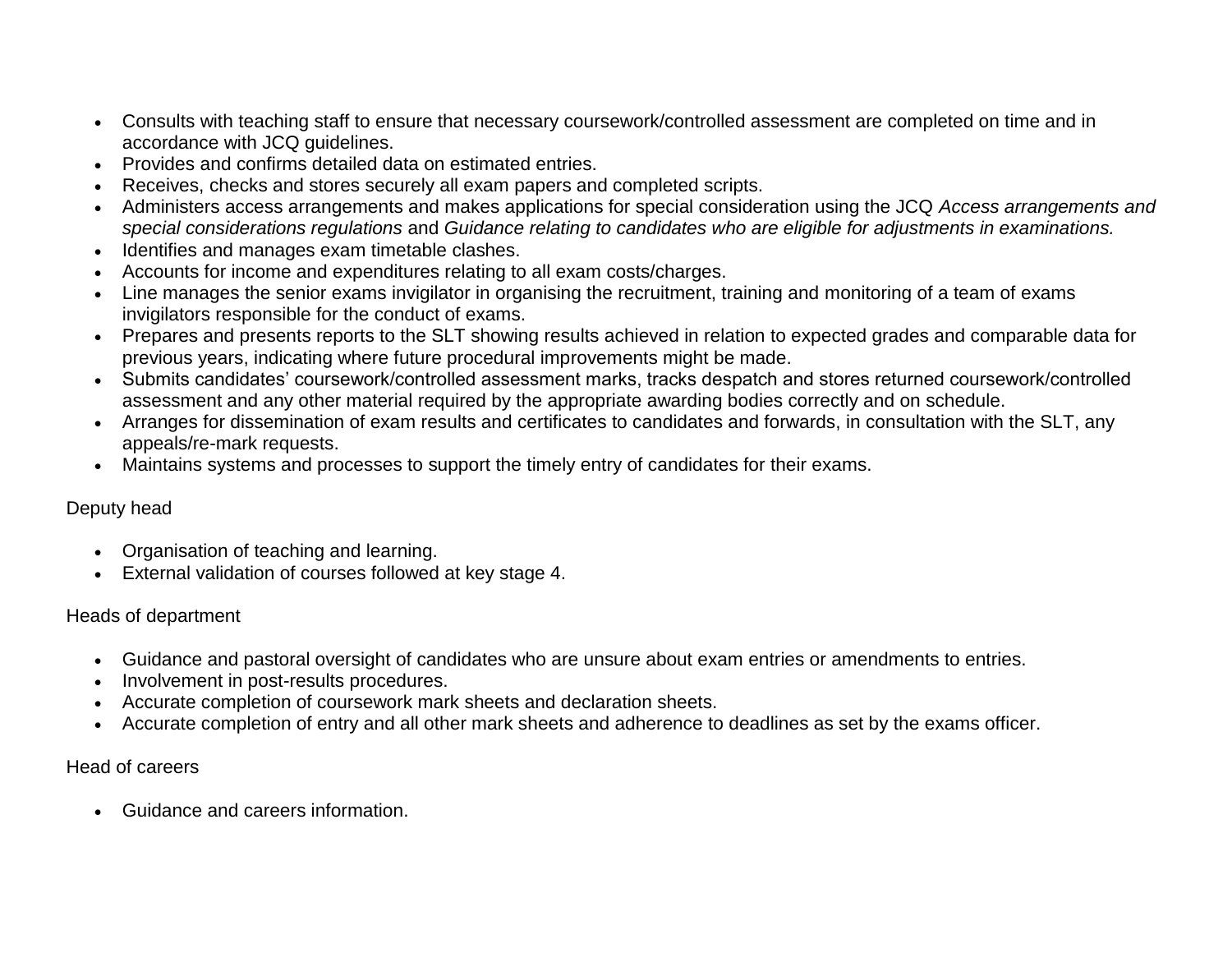## **Teachers**

- Notification of access arrangements (as soon as possible after the start of the course).
- Submission of candidate names to heads of department.

## **SENDCO**

- Administration of access arrangements.
- Identification and testing of candidates' requirements for access arrangements.
- Provision of additional support with spelling, reading, mathematics, dyslexia or essential skills, hearing impairment, English for speakers of other languages, IT equipment — to help candidates achieve their course aims.

### Lead invigilator/invigilators

- Collection of exam papers and other material from the exams office before the start of the exam.
- Collection of all exam papers in the correct order at the end of the exam and their return to the exams office.

### **Candidates**

- Confirmation and signing of entries.
- Understanding coursework/controlled assessment regulations and signing a declaration that authenticates the coursework/controlled assessment as their own.

### Administrative staff

- Support for the input of data.
- Posting of exam papers.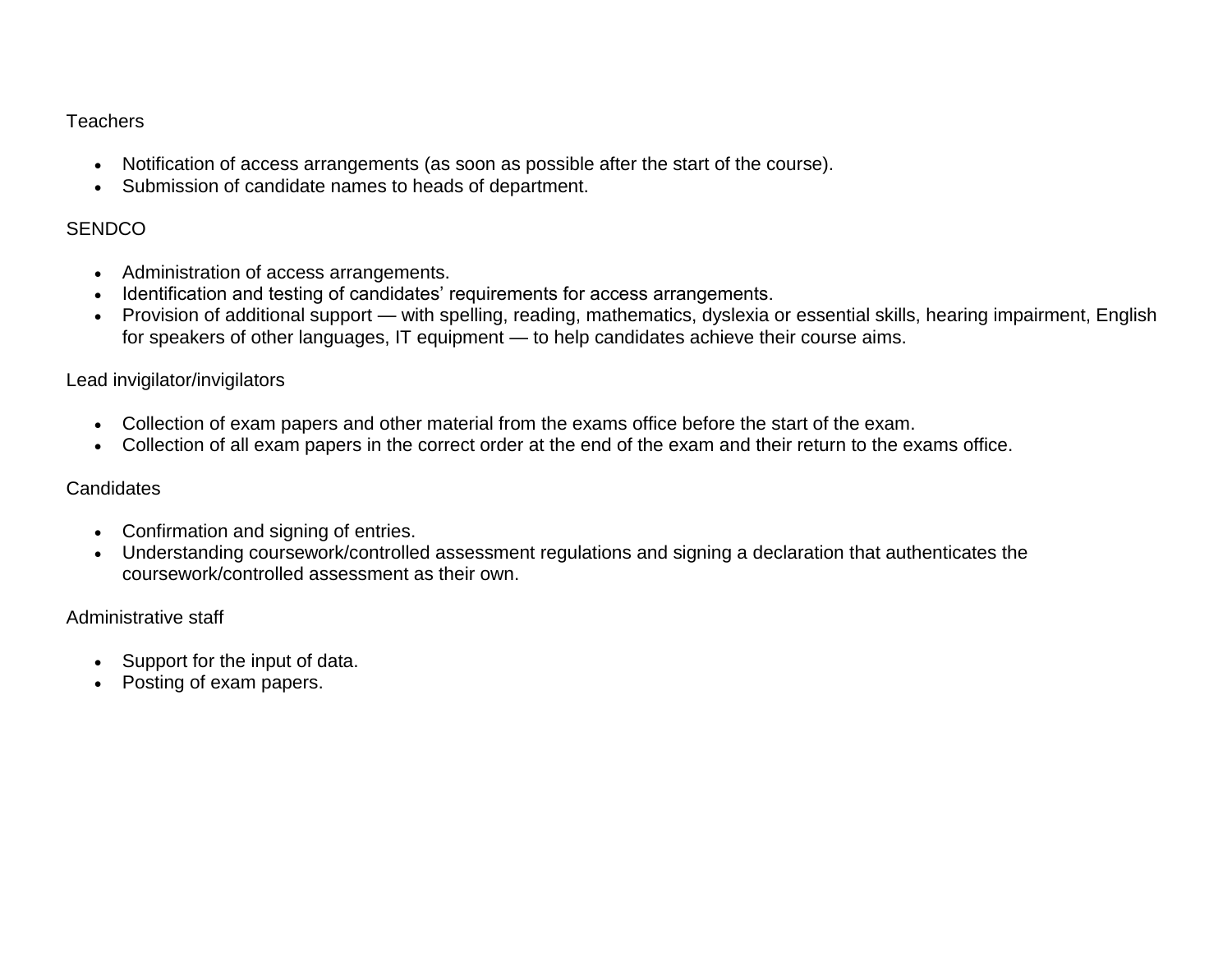#### **2. The statutory tests and qualifications offered**

The statutory tests and qualifications offered at this Centre are decided by the head of Centre, Vice Principals, heads of department, and the Senior Leadership Team.

The statutory tests and qualifications offered are GCSEs, and BTECs.

The subjects offered for these qualifications in any academic year may be found in the Centre's published prospectus for that year. If there has been a change of syllabus from the previous year, the exams office must be informed by September the following academic year and annually thereafter.

At key stage 4

All candidates will be entitled, and enabled, to achieve an entry for qualifications from an external awarding body.

#### **3. Exam seasons and timetables**

### 3.1 Exam seasons

Internal exams are scheduled as per the school calendar.

External exams are scheduled in November, January, March, April, May and June.

All internal exams are held under external exam conditions for Years 10 and 11

Which exam series are used in the centre is decided by the head of Centre, VPs, heads of department and the Senior Leadership Team.

#### 3.2 Timetables

The exams officer will circulate the exam timetables for both external and internal exams once these are confirmed.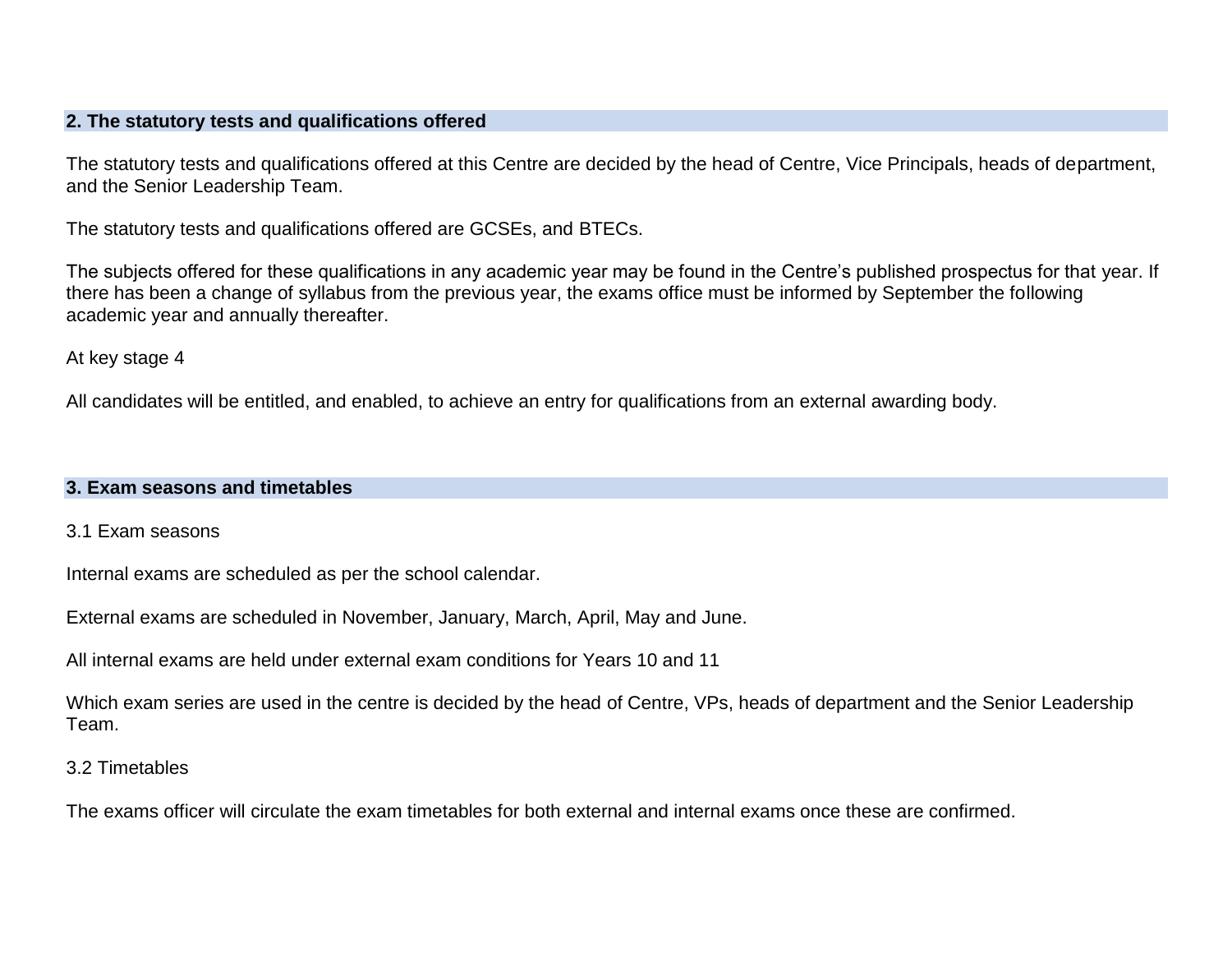#### **4. Entries, entry details, late entries and retakes**

4.1 Entries

Candidates are selected for their exam entries by the heads of department, the Principal and Senior Leadership Team.

A candidate or parent/carer can request a subject entry, change of level or withdrawal, within reason.

The Centre does accept entries from external candidates.

4.2 Late entries

Entry deadlines are circulated to heads of department via noticeboard, and email.

Late entries are authorised by exams officer and the Vice Principal.

4.3 Retakes

Retake decisions will be made in consultation with the candidates, subject teachers, head of post-16, deputy head and the heads of department.

(See also section 5: Exam fees)

#### 4.1 **Identify and Verify Candidates at the time of Exams or Assessments**

Invigilators must check that all candidates sitting exams have ID cards placed on their desks, if a candidate has forgotten their card a folder with all their photographs for exam and assessment purposes only will be with the senior invigilator in the exam/assessment room, this will be an up to date photograph from our MIS system.

Whilst this is happening the attendance register will be completed. In addition, each desk is labelled with the candidates Name, UCI number, Subject Title, Unit code and Start time of the exam.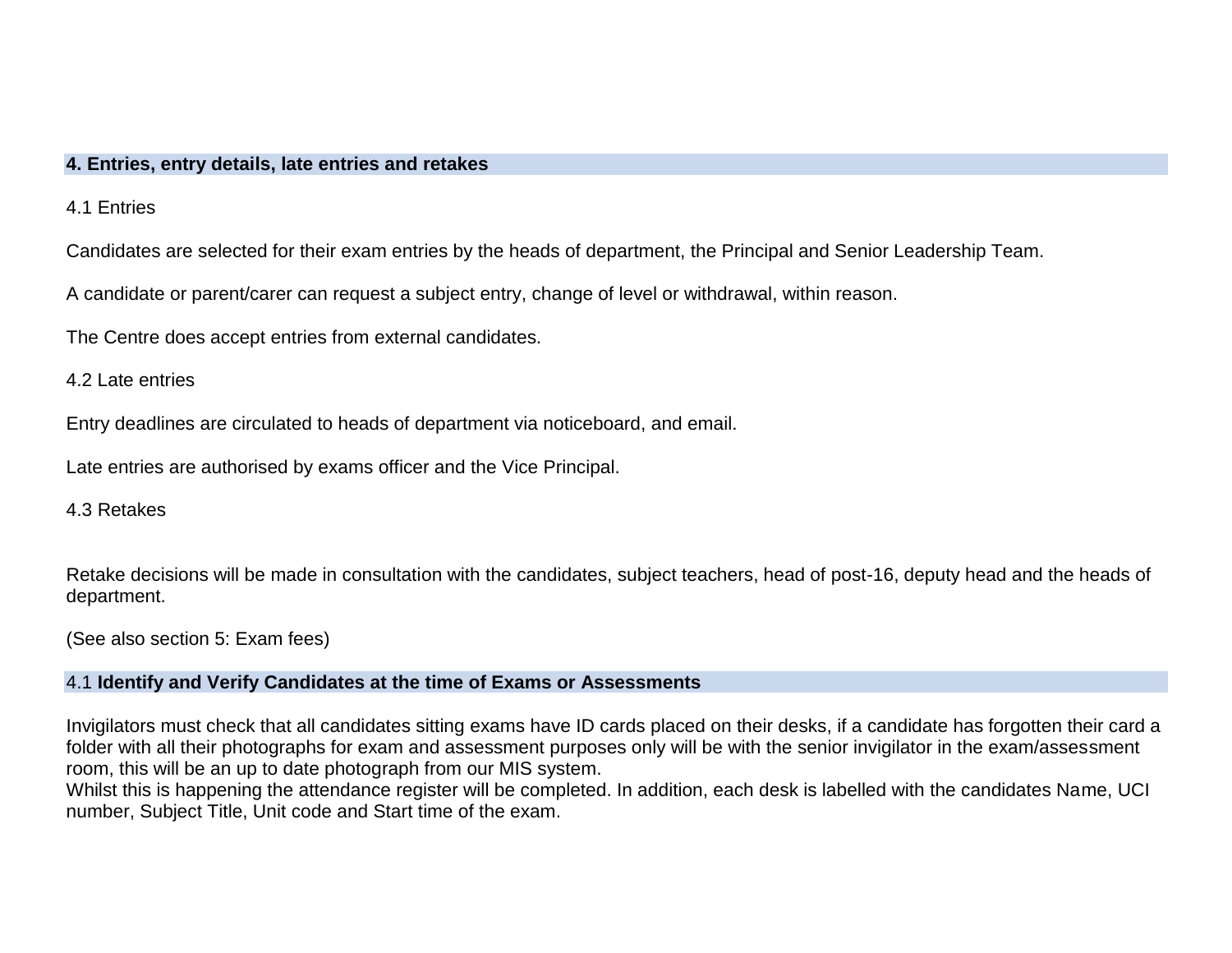If a candidate wears religious clothing such as a veil, these candidates should be asked to accompany a female member of staff into a private room where identification can be made.

If the centre has any external candidates, the EO will ask them to forward to us a photograph of themselves before they sit any exams/assessments, this needs to be the same photograph/document (Passport or Driving License) that they will bring on the day of their exams/assessments, they should also bring their statement of entry which would have been produced at the Academy. Before entry is granted to the exam/assessment room these documents must be checked and a log must be kept of who has carried out this action.

Senior members of centre staff who have been authorised by the head of centre may be present at the start of examination/assessments to assist with the identification of candidates.

#### **5. Exam fees**

All initial registration and entry exam fees are paid by the centre.

Late entry or amendment fees are paid by the departments.

Candidates or departments will not be charged for changes of tier, withdrawals made by the proper procedures or alterations arising from administrative processes, provided these are made within the time allowed by the awarding bodies.

Reimbursement will be sought from candidates who fail to sit an exam or meet the necessary coursework/controlled assessment requirements.

This fees reimbursement policy will be communicated in writing to candidates and parents/carers at the start of KS4 courses.

Retake fees for first and any subsequent retakes are paid by the candidates. (See also section 4.3: Retakes)

Candidates must pay the fee for an enquiry about a result, should the centre not uphold the enquiry and the candidate insist on pursuing the enquiry.

(See also section 11.2: Enquiries about results [EARs])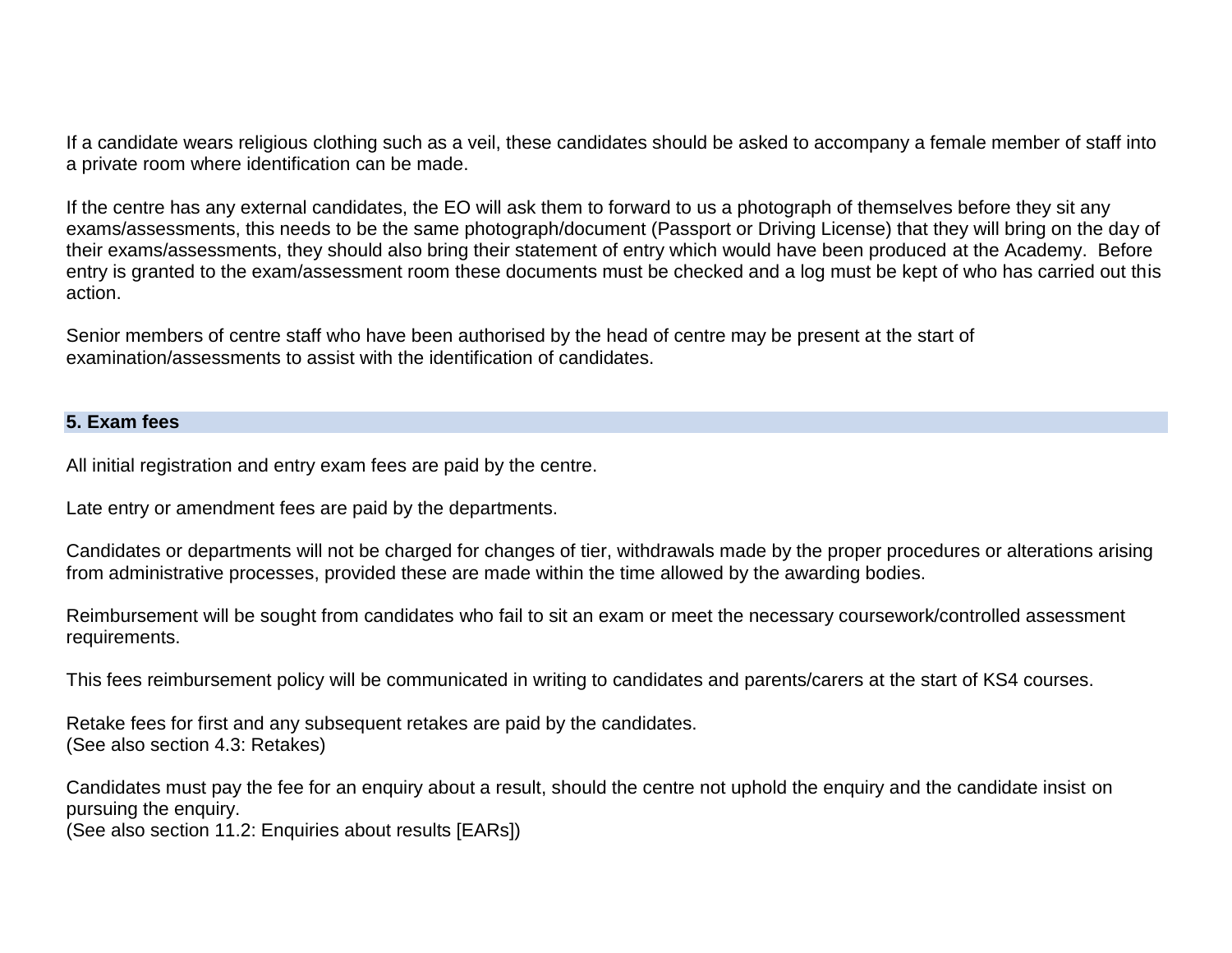### **6. The Disability Discrimination Act (DDA), special needs and access arrangements**

## 6.1 DDA

The Disability Discrimination Act 2005 extends the application of the DDA to general qualifications. All exam centre staff must ensure that the access arrangements and special consideration regulations and guidance are consistent with the law.

## 6.2 Special needs

A candidate's special needs requirements are determined by the SENDCO.

The SENDCO will inform subject teachers of candidates with special educational needs who are embarking on a course leading to an exam, and the date of that exam. The SENDCO can then inform individual staff of any special arrangements that individual candidates may be granted during the course and in the exam.

## 6.3 Access arrangements

Making special arrangements for candidates to take exams is the responsibility of the exams officer.

Submitting completed access arrangement applications to the awarding bodies is the responsibility of the exams officer.

Rooming for access arrangement candidates will be arranged by the Exams Officer with the SENDCO.

Invigilation and support for access arrangement candidates will be organised by the Exams Officer with the SENDCO.

## **7. Estimated grades**

Estimated grades

The heads of department will submit estimated grades to the exams officer when requested by the exams officer.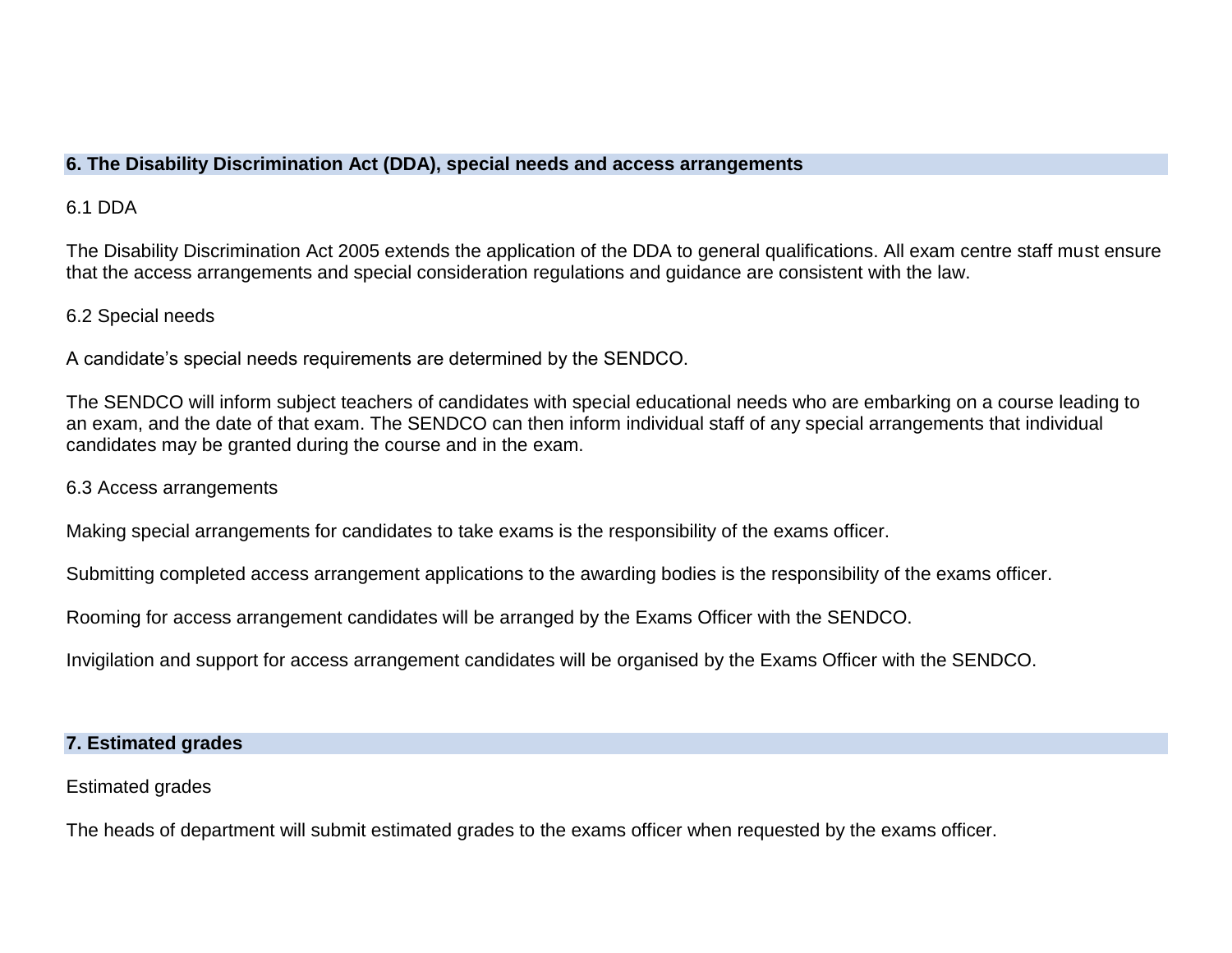#### **8. Managing invigilators and exam days**

8.1 Managing invigilators

External invigilators will be used for exam supervision. They will be used for all external and internal exams and fully trained in house.

The recruitment of invigilators is the responsibility of the exams office.

Securing the necessary Disclosure and Barring Service (DBS) clearance for new invigilators is the responsibility of the centre administration.

DBS fees for securing such clearance are paid by the centre.

Invigilators are timetabled and briefed by the exams office.

Invigilators' rates of pay are set by the centre administration.

#### 8.2 Exam days

The exams officer will book all exam rooms after liaison with other users and make the question papers, other exam stationery and materials available for the invigilator.

Site management is responsible for setting up the allocated rooms.

The lead invigilator will start all exams in accordance with JCQ guidelines.

Subject staff may be present at the start of the exam (if authorised by the head of centre) to assist with identification of candidates but must not advise on which questions are to be attempted.

In practical exams subject teachers should be on hand in case of any technical difficulties.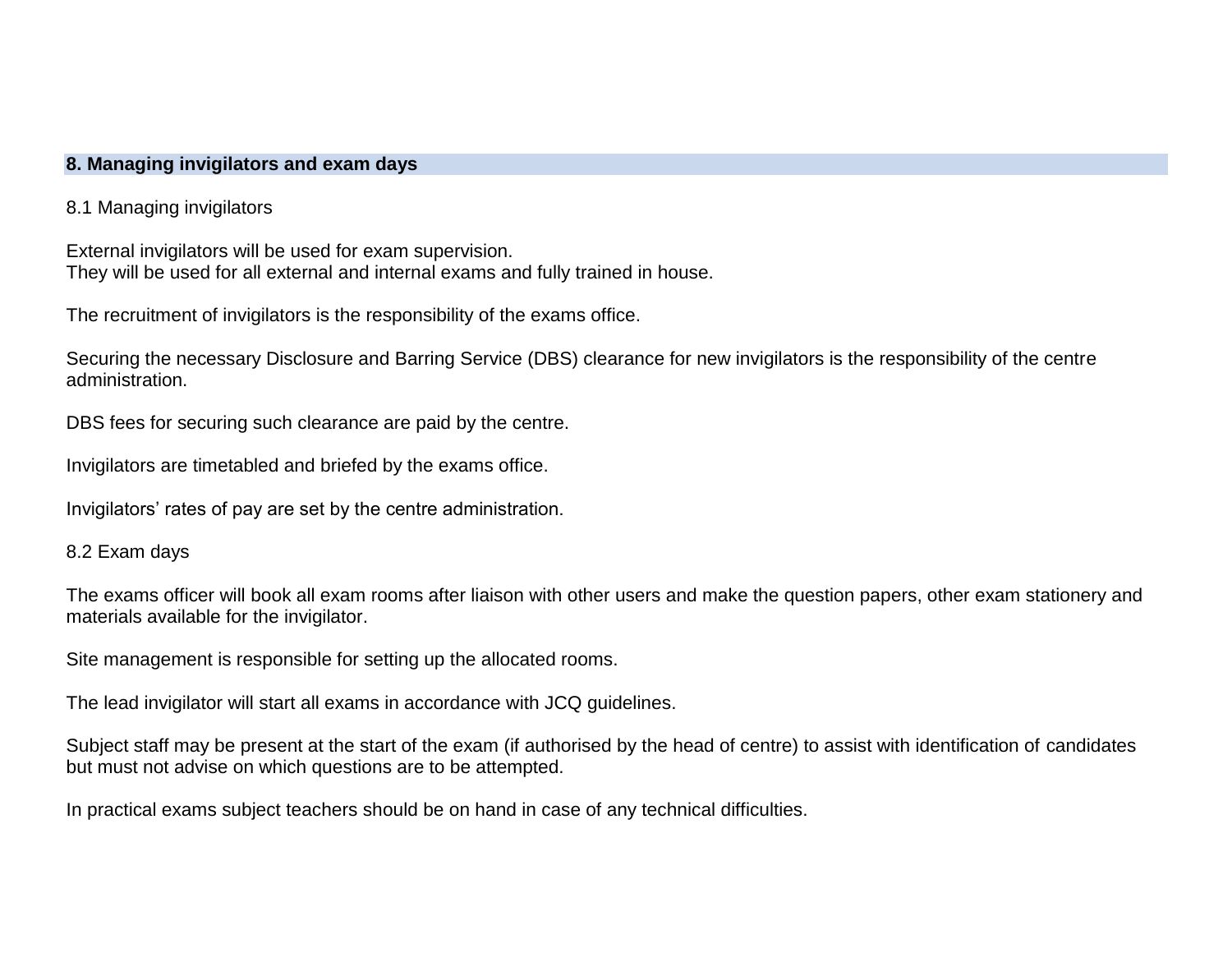Exam papers must not be read by subject teachers or removed from the exam. Papers will be distributed to heads of department/faculty as per JCQ and Awarding Body guidance.

In the case of an erratum notice from the awarding body, the exam officer/secretary will issue advise to the candidates personally or will delegate this to another suitable person.

#### 8.3 Emergencies

Emergencies such as fire alarms or bomb alerts the invigilator should stop the candidates from writing, collect attendance register and evacuate the examination room in silence and in line with the Academy's policy. Advise candidates that all question papers and scripts are to be left in the examination room.

Candidates are to remain in silence and are to be supervised in the same manner as if they were still in the examination room, invigilators must not allow any discussion about the examination.

The senior invigilator must make a note of the time the alarm was sounded and for how long the interruption lasted. Once back in the examination room allow students to have the full working time set for the examination.

There must be a full report made after the incident noting action taken, this must be forwarded to the relevant awarding body.

#### **9. Candidates, clash candidates and special consideration**

#### 9.1 Candidates

The centre's published rules on acceptable dress, behaviour and candidates' use of mobile phones and all electronic devices apply at all times.

Candidates' personal belongings remain their own responsibility and the centre accepts no liability for their loss or damage.

Disruptive candidates are dealt with in accordance with JCQ guidelines.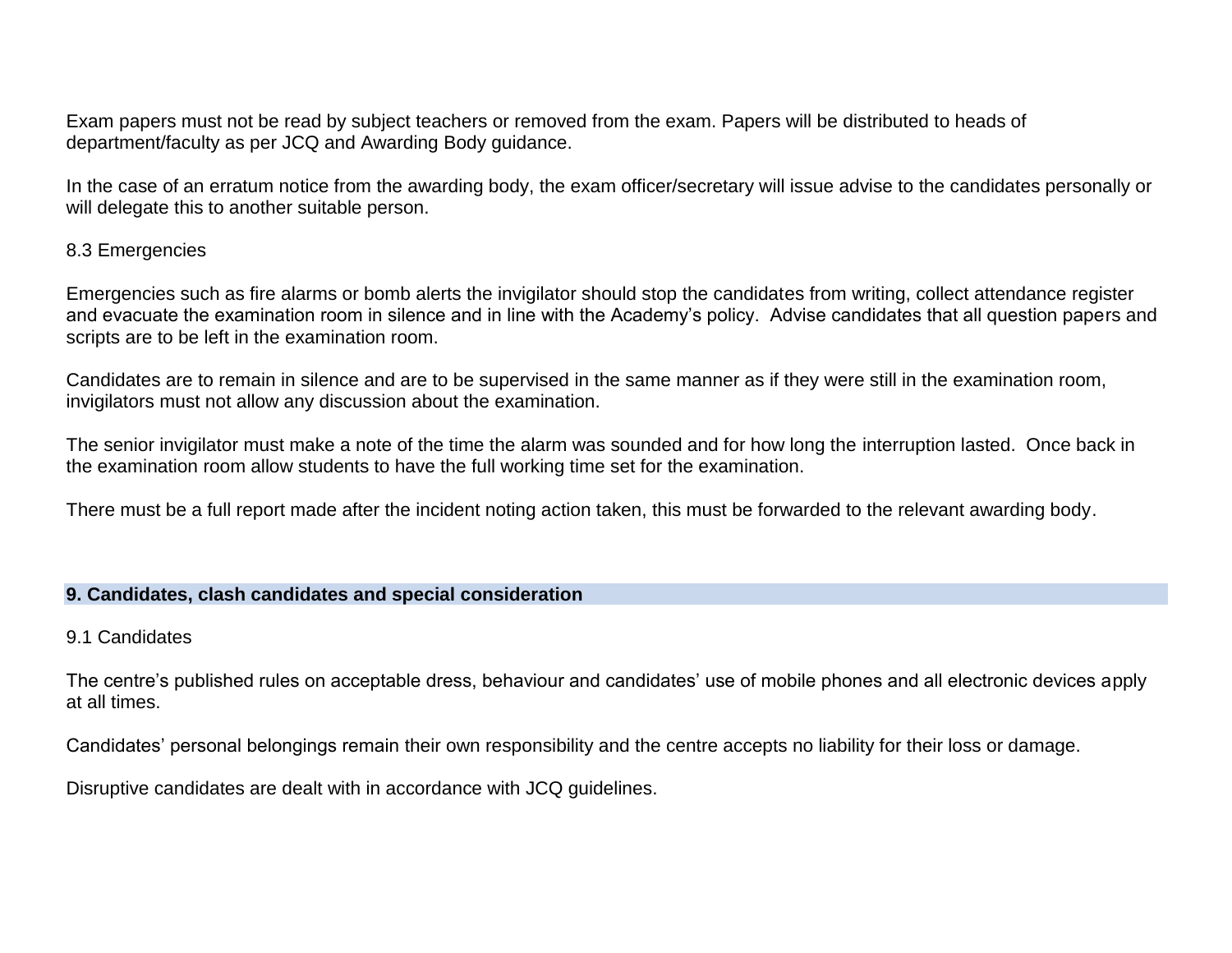Candidates may leave the exam room for a genuine purpose requiring an immediate return to the exam room, in which case a member of staff must accompany them.

### 9.2 Clash candidates

The exams officer will be responsible as necessary for identifying escorts, identifying a secure venue and arranging overnight stays.

### 9.3 Special consideration

Should a candidate be too ill to sit an exam, suffer bereavement or other trauma or be taken ill during the exam itself, it is the candidate's responsibility to alert the centre, or the exam invigilator, to that effect.

Any special consideration claim must be supported by appropriate evidence within five days of the exam, for example a letter from the candidate's doctor.

The exams officer will then forward a completed special consideration form to the relevant awarding body within seven days of the exam.

### **10. Coursework and appeals against internal assessments**

### 10.1 Coursework/Controlled Assessment

Candidates who have to prepare portfolios should do so by the end of the course or centre-defined date.

Heads of department will ensure all coursework/controlled assessment is ready for dispatch at the correct time and the exams officer will keep a record of what has been sent when and to whom.

Marks for all internally assessed work are provided to the exams office by the subject teachers and the heads of department.

10.2 Appeals against internal assessments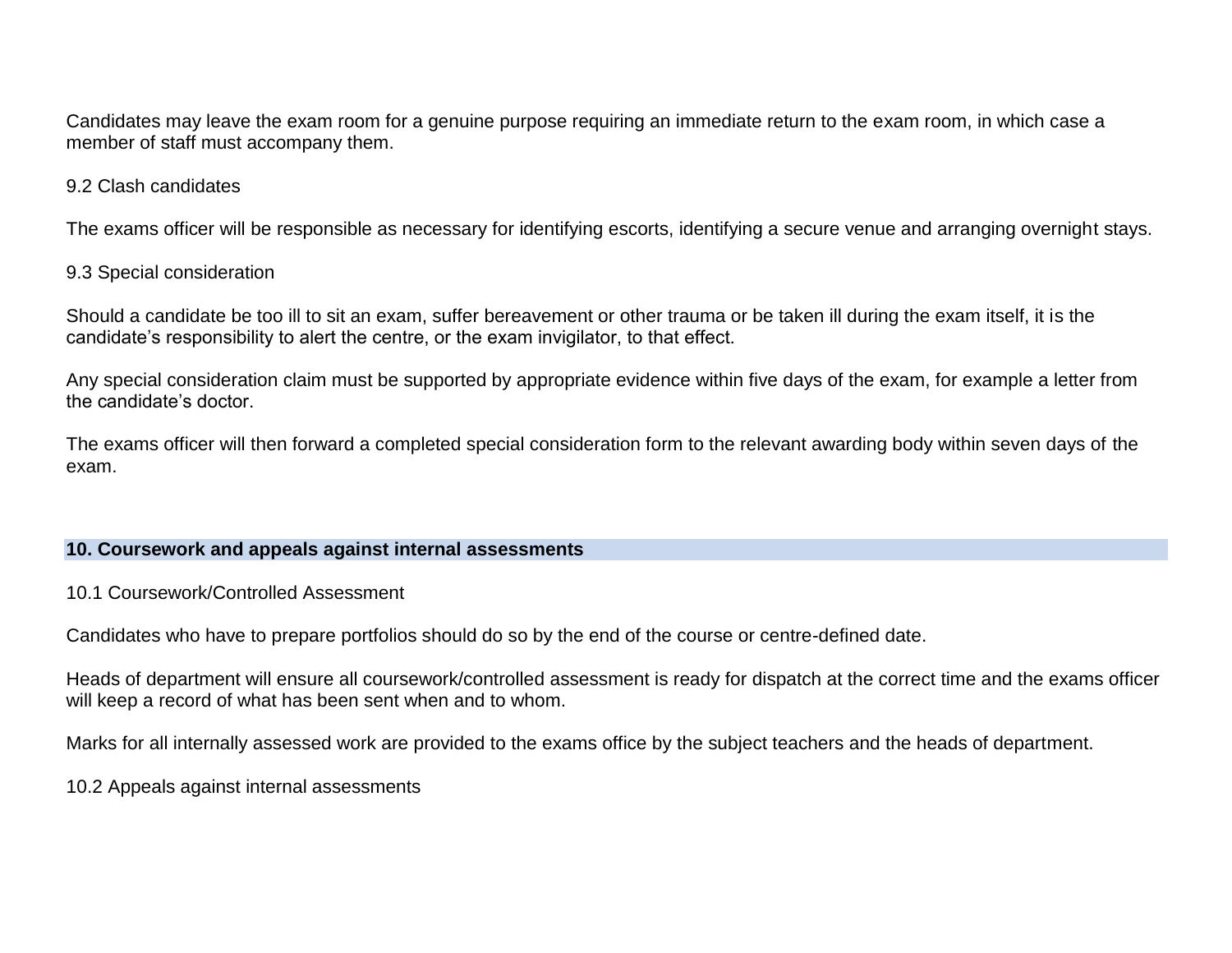The centre is obliged to publish a separate procedure on this subject, which is available from the exams office.

The main points are:

- Appeals will only be entertained if they apply to the process leading to an assessment. There is no appeal against the mark or grade awarded.
- Candidates may appeal if they feel their coursework/controlled assessment has been assessed unfairly, inconsistently or not in accordance with the specification for the qualification.
- Appeals should be made in writing by 30 June to the head of centre (or other nominee) who will decide whether the process used conformed to the necessary requirements.
- The head of centre's findings will be notified in writing, copied to the exams officer and recorded for awarding body inspection.
- For students who are studying BCS courses please see additional appeals procedure specific to this awarding body. [See Appendix1]

## **11. Results, enquiries about results (EARs) and access to scripts (ATS)**

## 11.1 Results

Candidates will receive individual results slips on results days in person at the centre / by post to their home addresses (candidates to provide sae).

Arrangements for the school to be open on results days are made by the head of centre.

The provision of staff on results days is the responsibility of the head of centre.

## 11.2 EARs

EARs may be requested by centre staff or candidates if there are reasonable grounds for believing there has been an error in marking.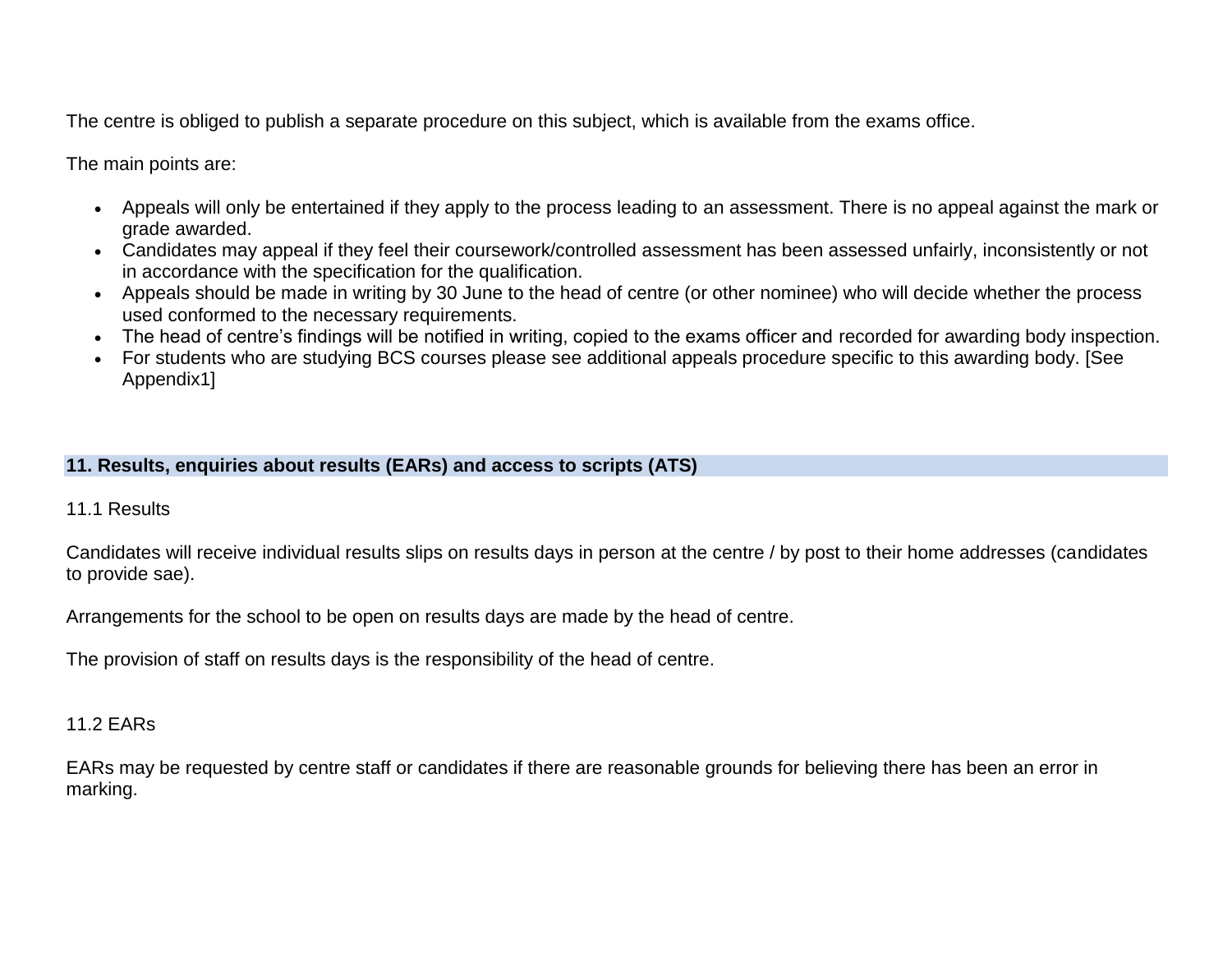When the centre does not uphold an EAR, a candidate may apply to have an enquiry carried out. If a candidate requires this against the advice of subject staff, they will be charged. (See section 5: Exam fees)

## 11.3 ATS

After the release of results, candidates may ask subject staff to request the return of papers within three days' scrutiny of the results.

If a result is queried, the exams officer, teaching staff and head of centre will investigate the feasibility of asking for a re-mark at the centre's expense.

Centre staff may also request scripts for investigation or for teaching purposes. For the latter, the consent of candidates must be obtained.

GCSE re-marks cannot be applied for once a script has been returned.

### **12. Certificates**

Certificates are presented in person and collected and signed for.

Certificates may not be collected on behalf of a candidate by a third party, without clear written consent from the candidate.

Certificates are not withheld from candidates who owe fees. The centre retains certificates for one year.

## **13. Controlled Assessment Guidelines**

## **Senior leadership team and Exams Officer**

- Accountable for the safe and secure conduct of controlled assessments. Ensure assessments comply with JCQ guidelines and awarding bodies' subject-specific instructions.
- At the start of the academic year, begin coordinating with heads of department/subject to schedule controlled assessments. (It is advisable that controlled assessments be spread throughout the academic years of key stage 4).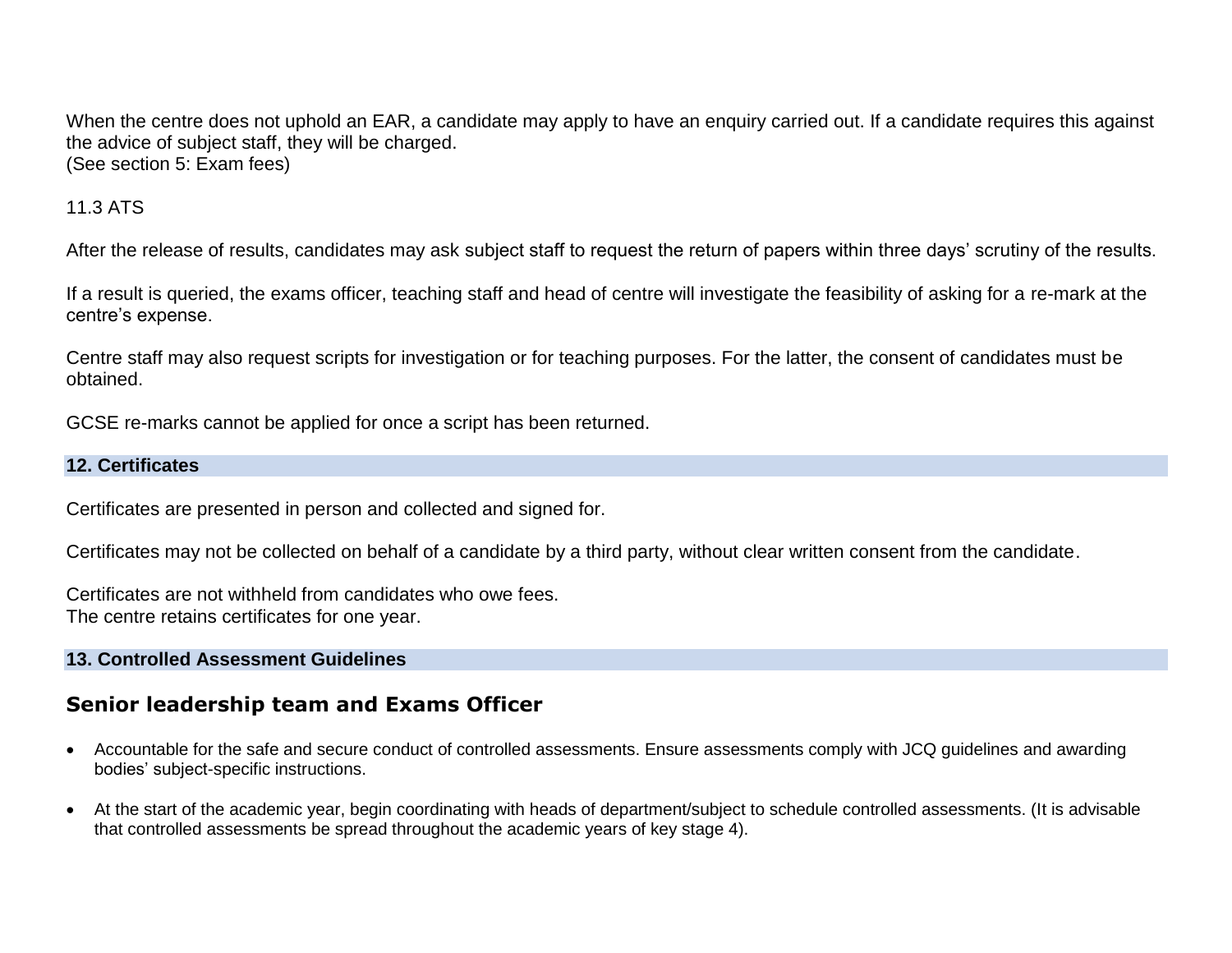- Map overall resource management requirements for the year. As part of this resolve:
	- o clashes/ problems over the timing or operation of controlled assessments.
	- $\circ$  issues arising from the need for particular facilities (rooms, IT networks, time out of school etc.)
- Ensure that all staff involved have a calendar of events
- Create, publish and update an internal appeals policy for controlled assessments.

# **Heads of department/faculty**

- Decide on the awarding body and specification for a particular GCSE.
- Ensure that 100% of overall assessment (controlled and/or external assessment) is taken in the exam series in which the qualification is certificated, to satisfy the terminal assessment requirement in accordance with the awarding body specification.
- Standardise internally the marking of all teachers involved in assessing an internally assessed component.
- Ensure that individual teachers understand their responsibilities with regard to controlled assessment.
- Ensure that individual teachers understand the requirements of the awarding body's specification and are familiar with the relevant teachers' notes, and any other subject specific instructions.
- Where appropriate, develop new assessment tasks or contextualise sample awarding body assessment tasks to meet local circumstances, in line with awarding body specifications and control requirements.

# **Teaching staff**

- Understand and comply with the general guidelines contained in the JCQ publication *Instructions for conducting controlled assessments*.
- Understand and comply with the awarding body specification for conducting controlled assessments, including any subject-specific instructions, teachers' notes or additional information on the awarding body's website.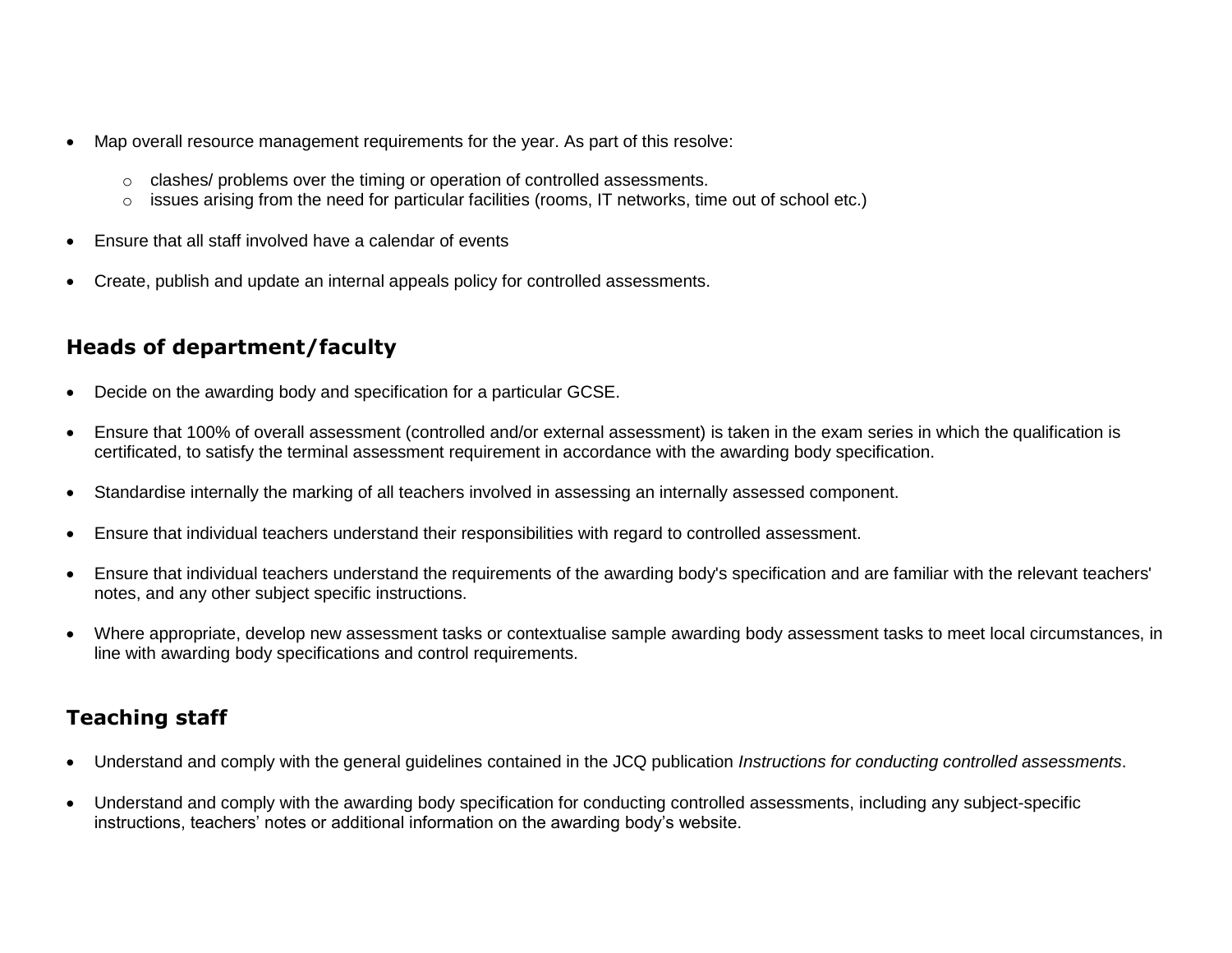- Supply to the exams office details of all unit codes for controlled assessments.
- Obtain confidential materials/tasks set by awarding bodies in sufficient time to prepare for the assessment(s) and ensure that such materials are stored securely at all times.
- Supervise assessments (at the specified level of control). Undertake the tasks required under the regulations, only permitting assistance to students as the specification allows.
- Ensure that students and supervising teachers sign authentication forms on completion of an assessment.
- Mark internally assessed components using the mark schemes provided by the awarding body. Submit marks through the exams office to the awarding body when required, keeping a record of the marks awarded.
- Retain candidates' work securely between assessment sessions (if more than one).
- Post-completion, retain candidates' work securely until the closing date for enquiries about results. In the event that an enquiry is submitted, retain candidates work securely until the outcome of the enquiry and any subsequent appeal has been conveyed to the centre.
- Ask the appropriate special educational needs disability coordinator (SENDCO) for any assistance required for the administration and management of access arrangements.

## **Exams officer**

- Enter students for individual units, whether assessed by controlled assessment, external exam or on-screen test, before the deadline for final entries.
- Where confidential materials are directly received by the exams office, to be responsible for receipt, safe storage and safe transmission, whether in CD or hard copy format.
- Download and distribute mark sheets for teaching staff to use, and collect and send mark sheets to awarding bodies before deadlines.
- On the few occasions where controlled assessment cannot be conducted in the classroom arrange suitable accommodation where controlled assessment can be carried out, at the direction of the senior leadership team.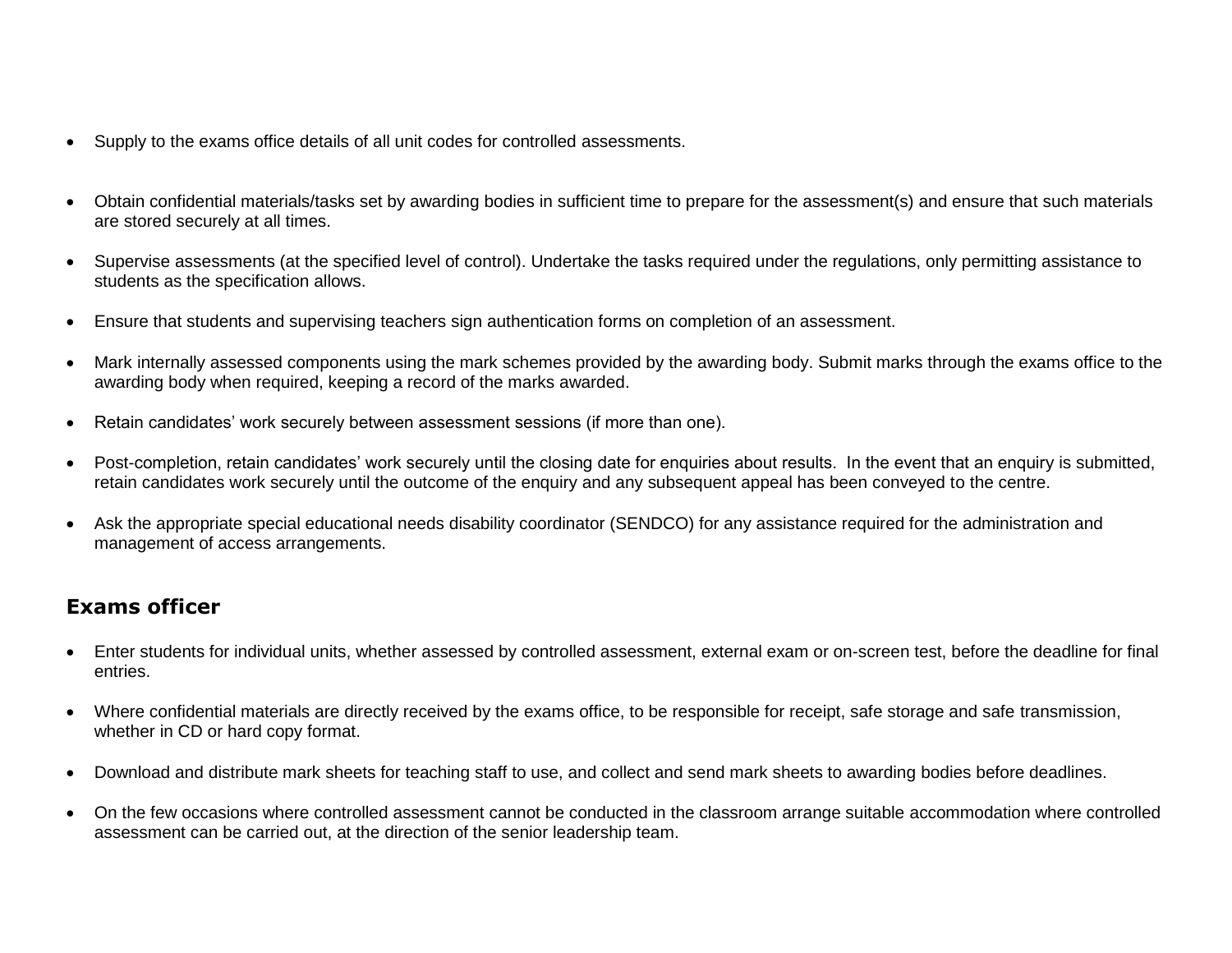## **Special educational needs disability coordinator/additional learning support**

- Ensure access arrangements have been applied for.
- Work with teaching staff to ensure requirements for support staff are met.

## **Outlining staff responsibilities** *-* **Diploma principal learning controlled assessment**

## **Senior leadership team, consortium management and lead assessor**

- Accountable for the safe and secure conduct of controlled assessment, and ensure that it complies with both the JCQ general guidelines and awarding body instructions.
- Ensure procedures are in place to cover requirements for summative assessment and that these are communicated to all relevant consortium staff.
- Map overall requirements for the year. Resolve any clashes/problems arising over the timing or operation of controlled assessments. Also any issues arising from the need for particular facilities (rooms, IT networks, time out of school etc.)
- Ensure that all staff involved have a calendar of events
- Create, publish and update an internal appeals policy for controlled assessments.

## **Domain assessors, line of learning leads, teaching staff and assessors**

- Domain assessors and line of learning leads should decide on awarding body and specifications. (*In some cases this might be the responsibility of the consortium lead assessor depending on local circumstances).*
- Domain assessors must ensure that assessors understand controlled assessment requirements.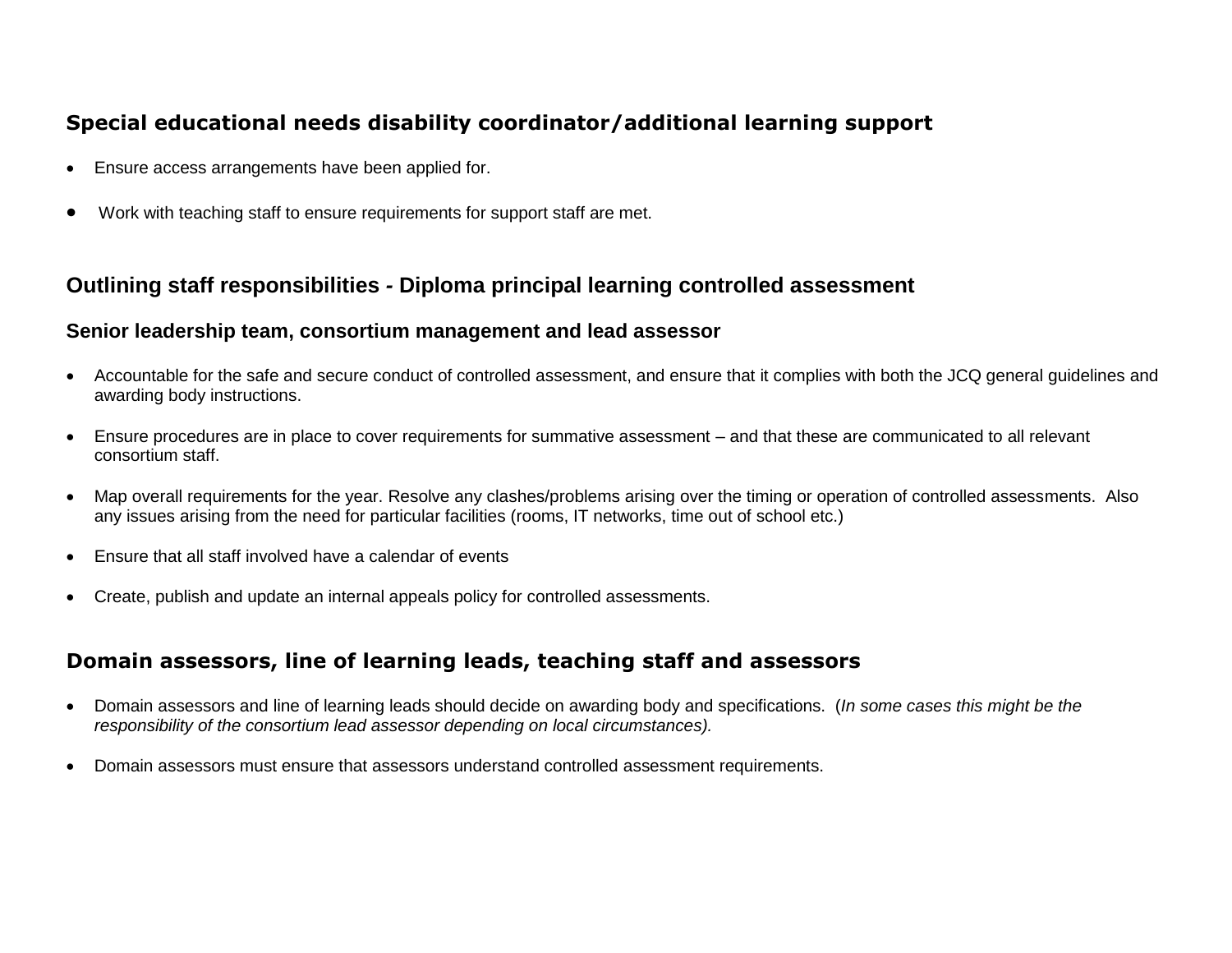- Domain assessors and/or line of learning leads are responsible for ensuring that assessment tasks meet the requirements of the awarding body specifications, and for applying the relevant control requirements. (For example, by internally checking and approving assessments written by teaching staff and/or assessors, or ensuring they have been approved by the awarding body).
- Understand and comply with the general guidelines contained in the JCQ publication *Instructions for conducting controlled assessments*.
- Understand and comply with the awarding body specification for conducting controlled assessments, including any line of learning, level and unit specific instructions, teachers' notes or additional information on the awarding body's website.
- Supply to the exams office details of all unit codes for controlled assessments.
- Where appropriate, obtain confidential materials/tasks set by the awarding bodies from the relevant exams office in sufficient time to make preparation for assessments.
- Develop new assessment tasks or contextualise sample awarding body assessment tasks to meet local circumstances, in line with awarding body specifications and control requirements.
- Follow the requirements for supervision as set out in the awarding body specification at the specified level of control, only permitting assistance to students as the specification allows.
- Domain assessors need to work with assessors to standardise the marking of internally assessed units for each line of learning.
- Where an assessor will not be supervising the controlled assessment, he or she **must** arrange for a suitable person to do so, in line with the awarding body specification.
- Ensure that learners and assessors sign authentication forms on completion of an assessment.
- Mark assessments according to the mark schemes and guidance provided by the awarding bodies. Submit the marks through the relevant exams office to awarding bodies when required, keeping a record of the marks awarded.
- Retain learners work securely between assessment sessions (if more than one).
- Post-completion, retain learners' work securely until the closing date for enquiries about results. In the event that an enquiry is submitted, retain learners' work securely until the outcome of the enquiry and any subsequent appeal has been conveyed to the centre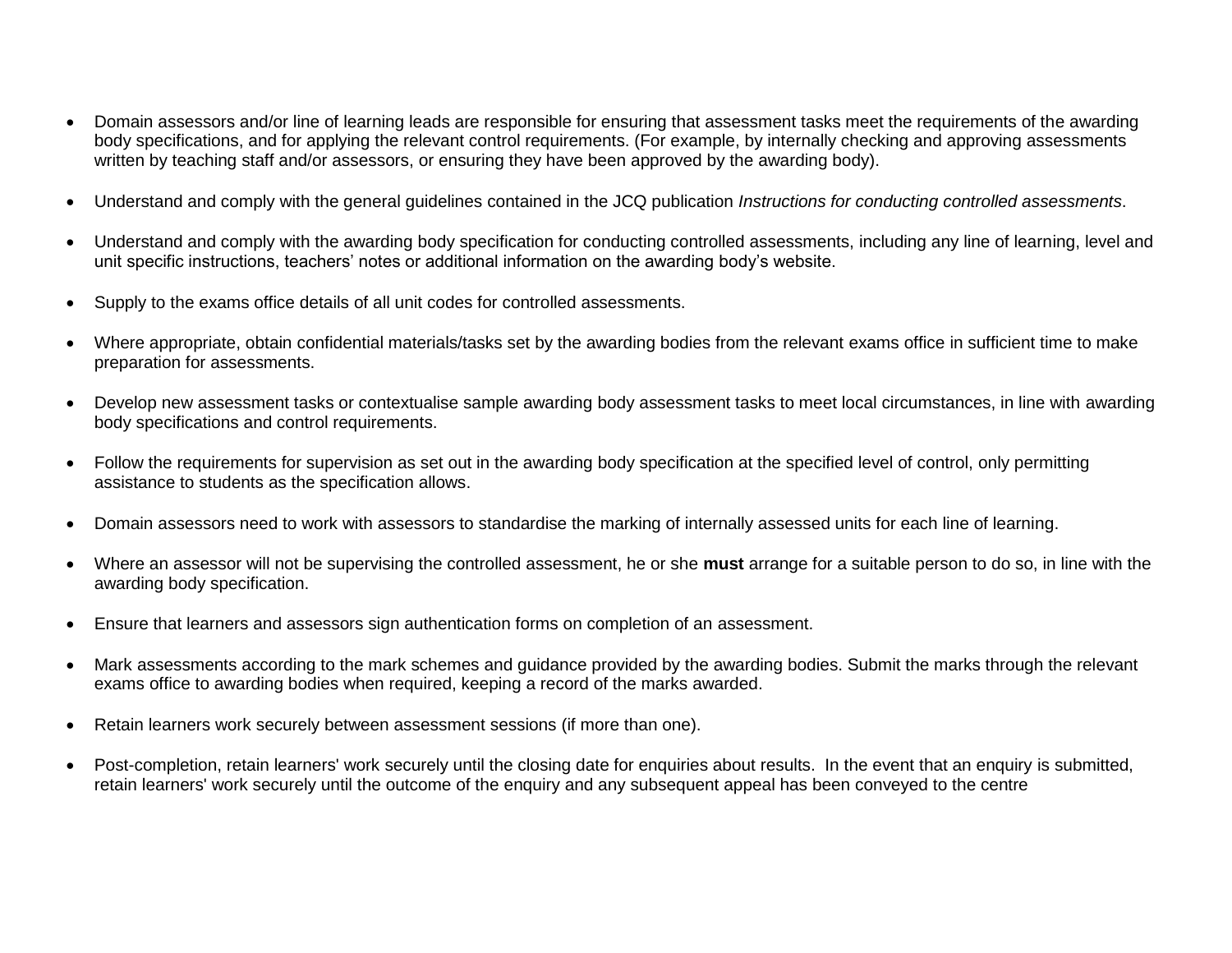Ask the home centre special educational needs coordinator/additional learning support for any assistance required for the administration and management of access arrangements.

## **Exams office staff**

*(Please note this could refer to the exams office of an individual school or college, or to a centralised exams office that covers all controlled assessment within a consortium depending on local circumstances.*)

- Enter learners for all units, whether assessed by controlled assessment internally, or externally assessed, before the awarding body deadline.
- Where confidential materials are directly received by the exams office, to be responsible for receipt, safe storage and safe transmission, whether in CD or hard copy format.
- Download and distribute mark sheets for the use of teaching staff, and collect/send them to awarding bodies before deadlines.

## **Special educational needs disability coordinator/additional learning support**

- Ensure access arrangements have been applied for.
- Work with teaching staff to ensure requirements for support staff are met.

#### **14. Controlled Assessment Risk Management Process**

| <b>Example risks and issues</b> | <b>Possible remedial action</b> | <b>Staff</b> |
|---------------------------------|---------------------------------|--------------|
|                                 |                                 |              |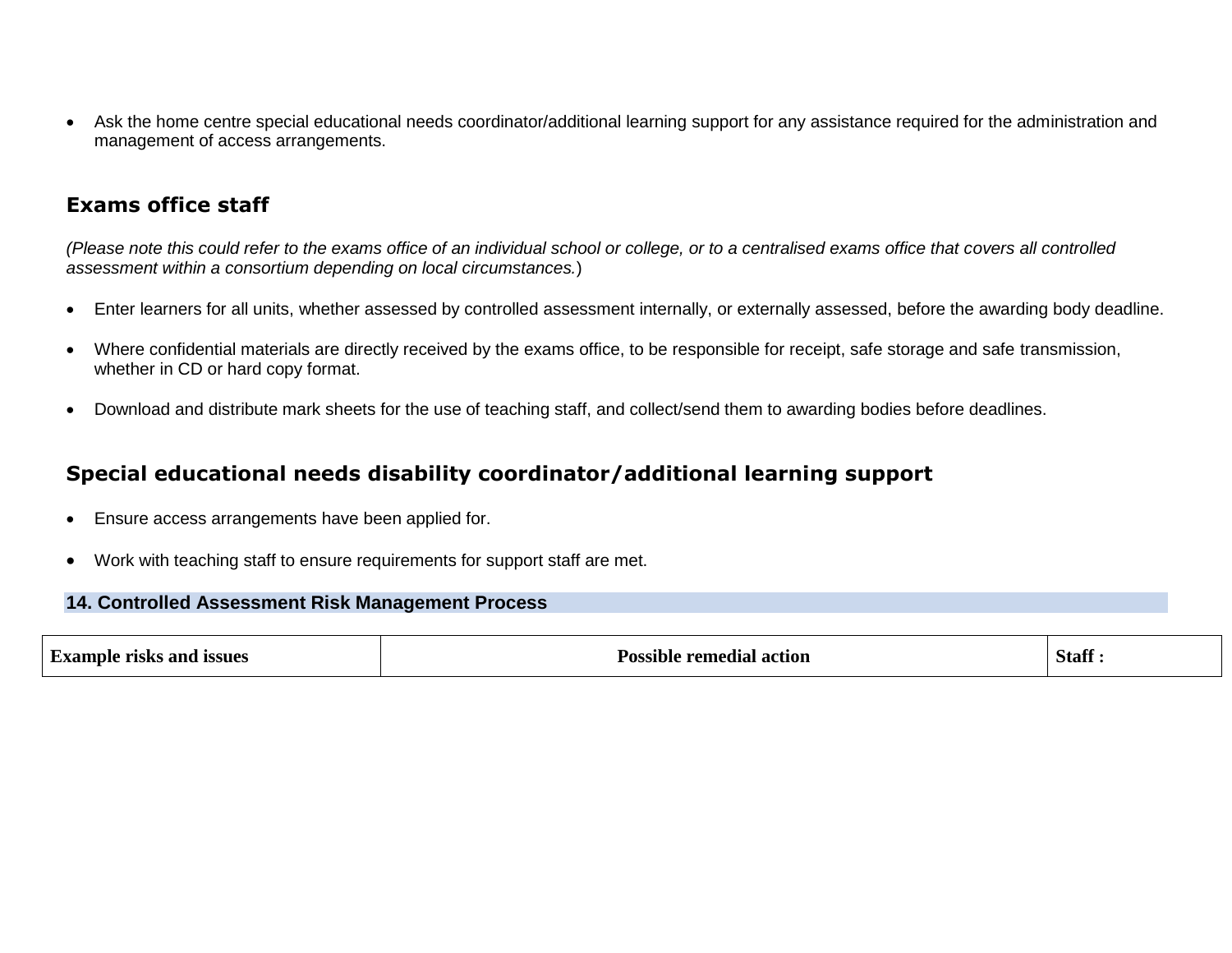|                                                                             | Forward planning                                                                                              | <b>Action</b>                                              | <b>Responsible-R</b>                  |
|-----------------------------------------------------------------------------|---------------------------------------------------------------------------------------------------------------|------------------------------------------------------------|---------------------------------------|
|                                                                             |                                                                                                               |                                                            | Accountable-A                         |
|                                                                             |                                                                                                               |                                                            | <b>Consulted-C</b>                    |
|                                                                             |                                                                                                               |                                                            | <b>Informed-I</b>                     |
|                                                                             |                                                                                                               |                                                            | <b>VP=Vice Principal</b>              |
|                                                                             |                                                                                                               |                                                            | <b>EO=</b> Exams Officer              |
|                                                                             |                                                                                                               |                                                            | <b>DM=Data Manager</b>                |
|                                                                             |                                                                                                               |                                                            | $N = Network$<br><b>Manager</b>       |
|                                                                             |                                                                                                               |                                                            | <b>GM= Guidance</b><br><b>Manager</b> |
|                                                                             |                                                                                                               |                                                            | $CL = Curriculum$<br><b>Lead</b>      |
|                                                                             |                                                                                                               |                                                            | <b>T=Teachers</b>                     |
| <b>Timetabling</b>                                                          |                                                                                                               |                                                            |                                       |
| Assessment schedule clashes with other                                      | Plan/establish priorities well ahead (e.g. start                                                              | Plan dates in consultation with school                     | $VP = A$                              |
| activities                                                                  | of academic year) for all subjects or lines of<br>learning                                                    | calendar – negotiate with other parties                    | $DM=R$                                |
|                                                                             |                                                                                                               |                                                            | $EO=I$                                |
| Too many assessments close together across<br>subjects or lines of learning | Plan assessments so they are spaced over the                                                                  | Space assessments to at least allow candidates<br>$VP = A$ |                                       |
|                                                                             | duration of the course                                                                                        | sometime between assessments                               | $DM=I$                                |
|                                                                             |                                                                                                               |                                                            | $EO=R$                                |
| <b>Accommodation</b>                                                        |                                                                                                               |                                                            |                                       |
| Insufficient space in classrooms for candidates                             | Once group sizes are known at the start of the                                                                | Use more than one classroom or multiple                    | $VP = A$                              |
|                                                                             | year, flag instances where regular classroom<br>space may not be suitable to conduct<br>controlled assessment | sittings where necessary                                   | $EO=R$                                |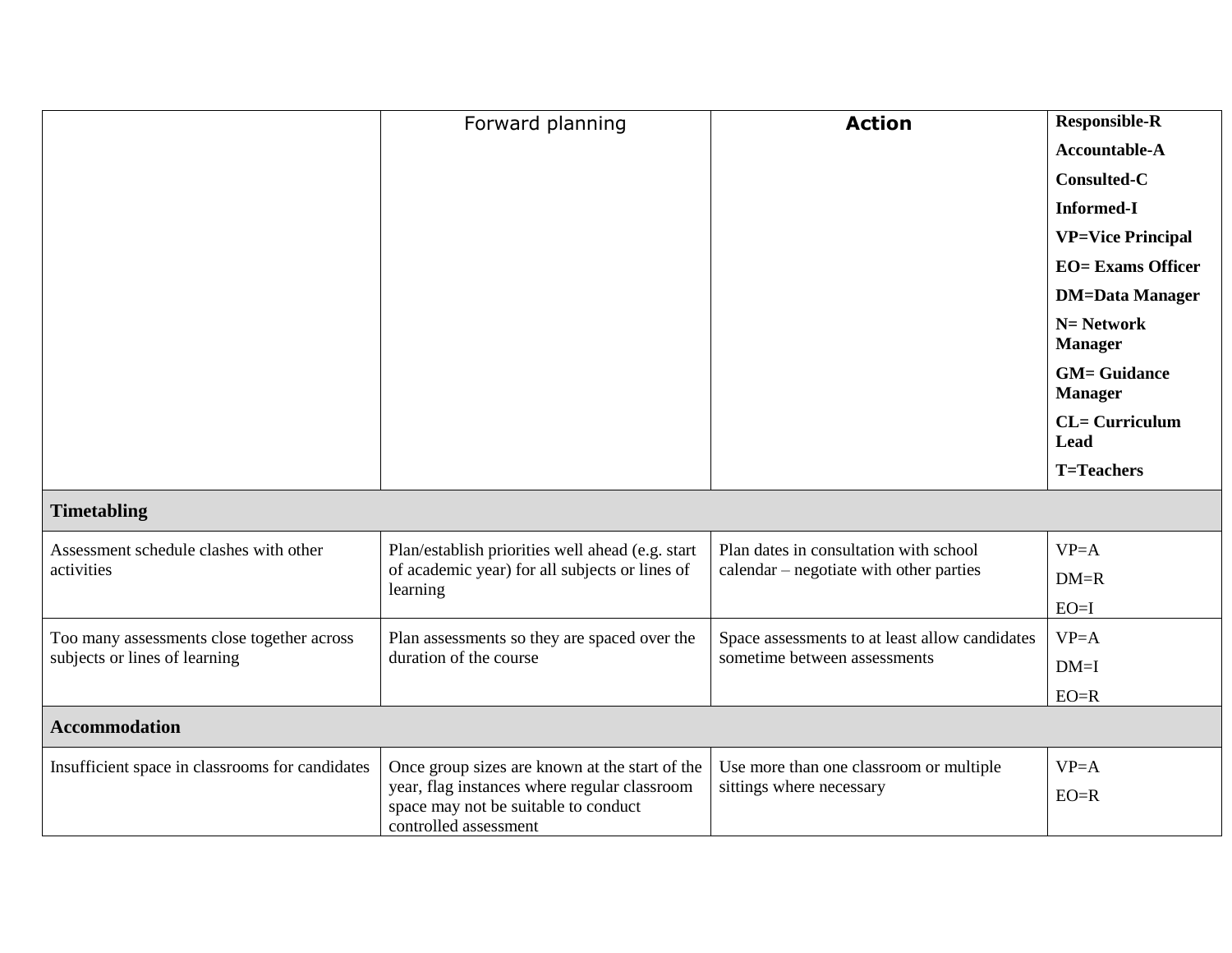| Insufficient facilities for all candidates                                                                 | Careful planning ahead and booking of<br>rooms / centre facilities                                              |                                                                                                                                                                | $VP = A$<br>$EO=R$                 |
|------------------------------------------------------------------------------------------------------------|-----------------------------------------------------------------------------------------------------------------|----------------------------------------------------------------------------------------------------------------------------------------------------------------|------------------------------------|
| <b>Example risks and issues</b>                                                                            | <b>Possible remedial action</b>                                                                                 |                                                                                                                                                                | <b>Staff</b>                       |
|                                                                                                            | Forward planning                                                                                                | <b>Action</b>                                                                                                                                                  |                                    |
| Downloading awarding body set tasks                                                                        |                                                                                                                 |                                                                                                                                                                |                                    |
| IT system unavailable on day of assessment                                                                 | Download tasks well ahead of scheduled<br>assessment date in all cases                                          | Book IT equipment well ahead and download<br>tasks before scheduled date of assessment                                                                         | $EO=R$<br>$NM=C$                   |
| Teaching staff/assessors unable to access<br>task details                                                  | Test secure access rights ahead of schedule<br>every year and every session                                     | Ensure teaching staff/assessors have access<br>rights for correct area of awarding body<br>secure extranet sites ahead of time                                 | $EO=R$<br>$NM=C$                   |
| Loss of task details in transmission                                                                       | Download tasks well ahead of scheduled<br>assessment date                                                       | Report loss to awarding body for replacement;<br>download again                                                                                                | $EO=R$<br>$NM=C$                   |
| <b>Absent candidates</b>                                                                                   |                                                                                                                 |                                                                                                                                                                |                                    |
| Candidates absent for all or part of<br>assessment (various reasons)                                       | Plan alternative session(s) for candidates                                                                      |                                                                                                                                                                | $EO=R$<br>$GM=C$                   |
| Candidates have a scheduling clash for<br>exams or assessment (possibly offsite on<br>consortium teaching) | Always consider candidate timetables<br>well ahead and decide on priorities in<br>advance to scheduling clashes | Check before booking the date; provide an<br>alternative date, where necessary and consult<br>awarding body procedures for dealing with<br>timetabling clashes | $EO=R$                             |
|                                                                                                            |                                                                                                                 | N.B. retakes of controlled assessment are<br>limited                                                                                                           |                                    |
| <b>Example risks and issues</b>                                                                            | <b>Possible remedial action</b>                                                                                 |                                                                                                                                                                | <b>Staff</b> (use 'RACI' to        |
|                                                                                                            | Forward planning                                                                                                | <b>Action</b>                                                                                                                                                  | determine who should<br>be listed) |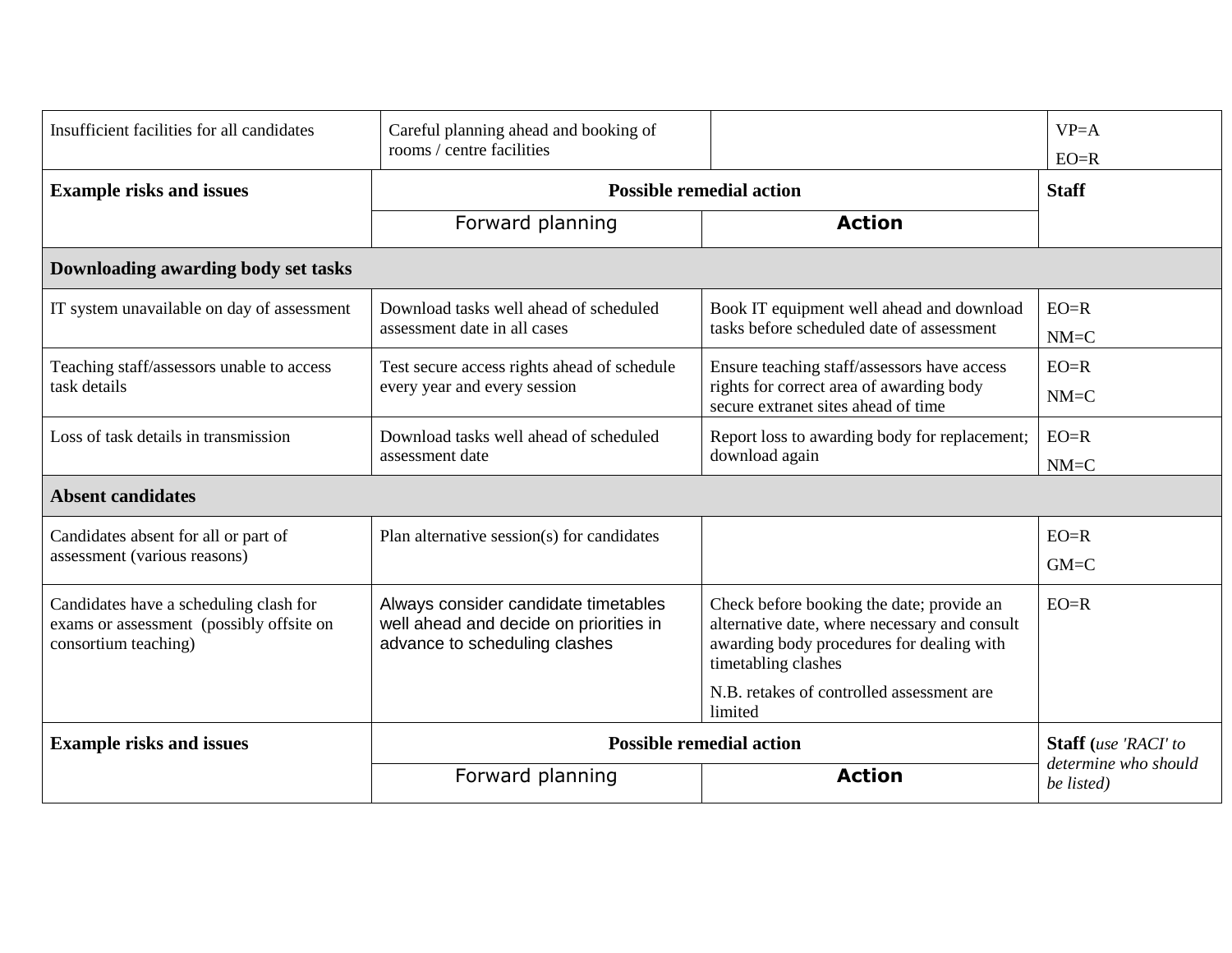| <b>Control levels for task taking</b>                                                                                |                                                                                                                                                                          |                                                                                                            |                      |
|----------------------------------------------------------------------------------------------------------------------|--------------------------------------------------------------------------------------------------------------------------------------------------------------------------|------------------------------------------------------------------------------------------------------------|----------------------|
| Assessment is undertaken under incorrect<br>level of control (time, resources, supervision<br>and collaboration)     | Ensure teaching staff/assessors know what<br>level is applicable and understand what is<br>involved. Provide training if required                                        | Seek guidance from the awarding body                                                                       | $VP = A$<br>$EO = R$ |
| <b>Supervision</b>                                                                                                   |                                                                                                                                                                          |                                                                                                            |                      |
| Student study diary/plan not provided or<br>completed*                                                               | Ensure teaching staff/assessors are aware of<br>the need for study diary/plans to be<br>completed early in course                                                        | Ensure candidates start, continue and<br>complete study diary/plans that are signed<br>after every session | $CL = A$             |
| Teaching staff/assessors do not understand<br>supervision of controlled assessment is their<br>responsibility        | Ensure teaching staff/assessors understand<br>nature of controlled assessments and their<br>role in supervision                                                          |                                                                                                            | $CL = A$<br>$EO = R$ |
| Suitable supervisor has not been arranged for<br>an assessment where teaching staff/assessors<br>are not supervising | A suitable supervisor must be arranged for<br>any controlled assessment where a<br>teacher/assessor is not supervising, in line<br>with the awarding body specification. |                                                                                                            | $EO = A$             |

\* Not all controlled assessment whether for the Diploma or GCSEs will require the completion of a study diary or study plans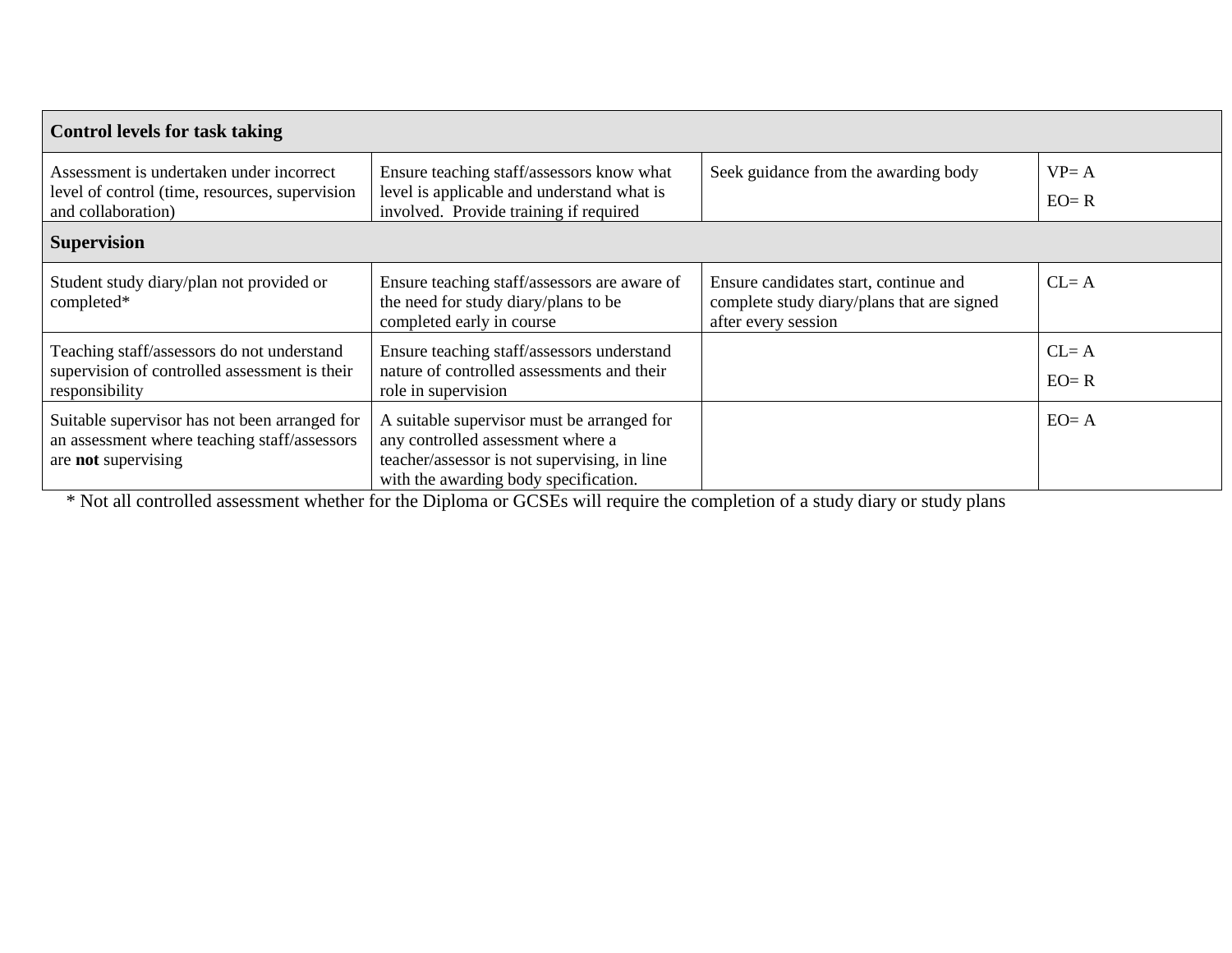| <b>Example risks and issues</b>                                                       | <b>Possible remedial action</b>                                                                                                |                                           | Staff (use 'RACI' to               |
|---------------------------------------------------------------------------------------|--------------------------------------------------------------------------------------------------------------------------------|-------------------------------------------|------------------------------------|
|                                                                                       | Forward planning                                                                                                               | <b>Action</b>                             | determine who should<br>be listed) |
| <b>Task setting</b>                                                                   |                                                                                                                                |                                           |                                    |
| Teaching staff/assessors fail to correctly set<br>tasks                               | Ensure teaching staff/assessors understand the<br>task setting arrangements as defined in the<br>awarding body specification** | Seek guidance from the awarding body      | $CL = A$                           |
| Assessments have not been moderated as<br>required in the awarding body specification | Check specification and plan required<br>moderation appropriately                                                              | Seek guidance from the awarding body      | $CL = A$                           |
|                                                                                       |                                                                                                                                |                                           |                                    |
|                                                                                       |                                                                                                                                |                                           |                                    |
|                                                                                       |                                                                                                                                |                                           |                                    |
| <b>Security of materials</b>                                                          |                                                                                                                                |                                           |                                    |
| Assessment tasks not kept secure before<br>assessment                                 | Ensure teaching staff understand importance of<br>task security                                                                | Request/obtain different assessment tasks | $CL = A$<br>$EO = R$               |
| Candidates' work not kept secure during or<br>after assessment                        | Define appropriate level of security, in line<br>with awarding body requirements, for each<br>department as necessary          | Take materials to secure storage          | $CL = A$<br>$EO = R$               |
| Insufficient or insecure storage space                                                | Look at provision for suitable storage early in<br>the course                                                                  | Find alternative spaces                   | $CL = A$<br>$EO = R$               |
|                                                                                       |                                                                                                                                |                                           |                                    |
|                                                                                       |                                                                                                                                |                                           |                                    |
|                                                                                       |                                                                                                                                |                                           |                                    |

\*\* All tasks whether set by the awarding body or the centre/consortium must be developed in line with the requirements of the specification.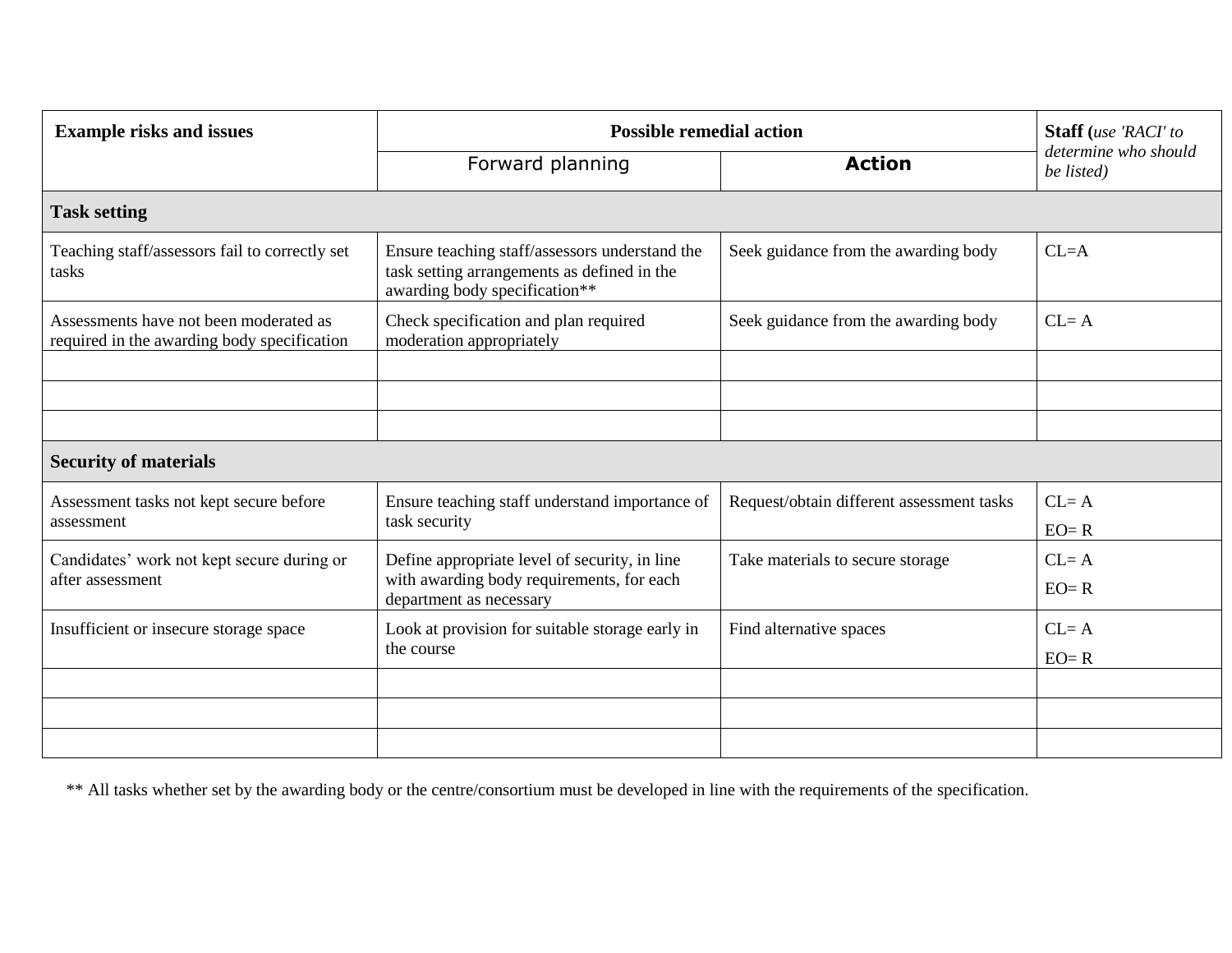| <b>Example risks and issues</b>                                                                                | <b>Possible remedial action</b>                                                                                                                                                                            |                                                                                                           | Staff (use 'RACI' to               |
|----------------------------------------------------------------------------------------------------------------|------------------------------------------------------------------------------------------------------------------------------------------------------------------------------------------------------------|-----------------------------------------------------------------------------------------------------------|------------------------------------|
|                                                                                                                | Forward planning                                                                                                                                                                                           | <b>Action</b>                                                                                             | determine who should be<br>listed) |
| <b>Deadlines</b>                                                                                               |                                                                                                                                                                                                            |                                                                                                           |                                    |
| Deadlines not met by candidates                                                                                | Ensure all candidates are briefed on<br>deadlines/penalties for not meeting them                                                                                                                           | Mark what candidates have produced by<br>deadline and seek guidance from awarding                         | $CL = A$                           |
|                                                                                                                |                                                                                                                                                                                                            | body on further action.                                                                                   | $T = R$                            |
| Deadlines for marking and/or paperwork not<br>met by teaching staff/assessors                                  | Ensure teaching staff/assessors are given<br>clear deadlines (prior to awarding body ones)<br>to complete marking/paperwork so the exams<br>office can process and send off marks ahead<br>of AB deadlines | Seek guidance from awarding body                                                                          | $CL = A$                           |
|                                                                                                                |                                                                                                                                                                                                            |                                                                                                           |                                    |
|                                                                                                                |                                                                                                                                                                                                            |                                                                                                           |                                    |
|                                                                                                                |                                                                                                                                                                                                            |                                                                                                           |                                    |
| <b>Authentication</b>                                                                                          |                                                                                                                                                                                                            |                                                                                                           |                                    |
| Candidate fails to sign authentication form                                                                    | Ensure all candidates have authentication                                                                                                                                                                  | Find candidate and ensure form is signed                                                                  | $CL = A$                           |
|                                                                                                                | forms to sign and attach to work when it is<br>completed before handing in                                                                                                                                 |                                                                                                           | $T = R$                            |
| Teaching staff/assessors fail to complete<br>authentication forms or leave before<br>completing authentication | Ensure teaching staff/assessors understand<br>importance of authentication forms and the<br>requirement of a signature                                                                                     | Return form to staff for signature. Ensure<br>forms are signed as work is marked, not at<br>end of season | $CL = A$                           |
|                                                                                                                |                                                                                                                                                                                                            |                                                                                                           |                                    |
|                                                                                                                |                                                                                                                                                                                                            |                                                                                                           |                                    |
|                                                                                                                |                                                                                                                                                                                                            |                                                                                                           |                                    |